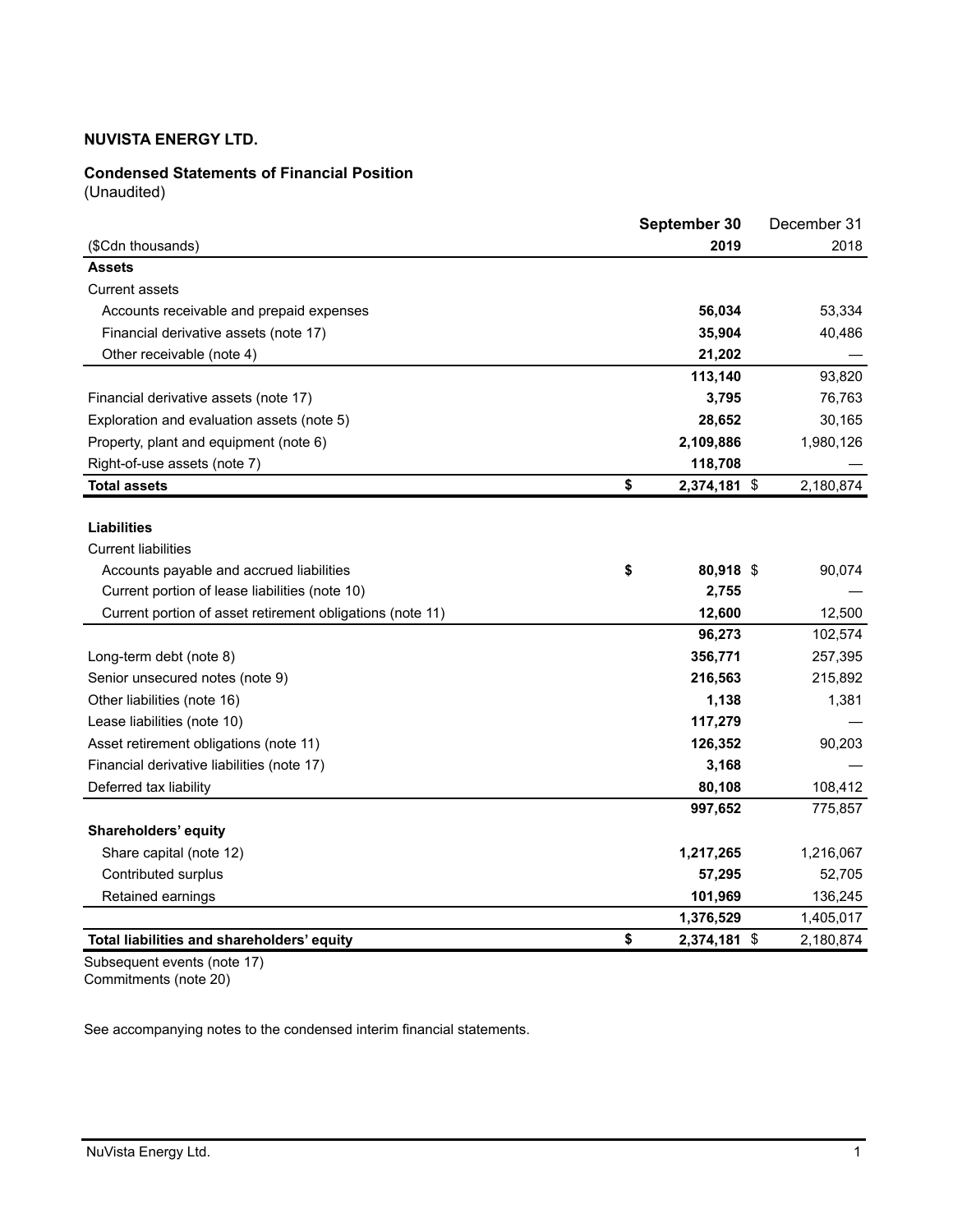## **Condensed Statements of Earnings (Loss) and Comprehensive Income (Loss)**  (Unaudited)

|                                                                                                 |    | Three months ended | September 30 |                | Nine months ended<br>September 30 |
|-------------------------------------------------------------------------------------------------|----|--------------------|--------------|----------------|-----------------------------------|
| (\$Cdn thousands, except per share amounts)                                                     |    | 2019               | 2018         | 2019           | 2018                              |
| <b>Revenues</b>                                                                                 |    |                    |              |                |                                   |
| Petroleum and natural gas (note 14)                                                             | \$ | 132,801 \$         | 150,956 \$   | 404.617 \$     | 412,843                           |
| Royalties                                                                                       |    | (7, 488)           | (5,282)      | (18, 102)      | (11, 425)                         |
| Net revenue from petroleum and natural gas sales                                                |    | 125,313            | 145,674      | 386,515        | 401,418                           |
| <b>Financial derivative contracts</b>                                                           |    |                    |              |                |                                   |
| Realized gain (loss) on financial derivatives                                                   |    | 9,060              | (13, 451)    | 13,425         | (27, 652)                         |
| Unrealized loss on financial derivatives                                                        |    | (15, 299)          | (25, 484)    | (80, 719)      | (36, 565)                         |
| Net revenue from petroleum and natural gas sales and<br>gains (losses) on financial derivatives |    | 119.074            | 106,739      | 319,221        | 337,201                           |
| <b>Expenses</b>                                                                                 |    |                    |              |                |                                   |
| Transportation                                                                                  |    | 14.462             | 11.406       | 41,470         | 31,861                            |
| Operating                                                                                       |    | 47,510             | 36,199       | 127,747        | 102,717                           |
| General and administrative                                                                      |    | 4,135              | 4,356        | 12,372         | 13,460                            |
| Share-based compensation (note 16)                                                              |    | 1,460              | 794          | 4,129          | 4,337                             |
| <b>Transaction costs</b>                                                                        |    |                    | 2.624        |                | 2,624                             |
| Depletion, depreciation and amortization                                                        |    | 49,648             | 38.272       | 170,069        | 109,624                           |
| Exploration and evaluation (note 5)                                                             |    | 2,691              | 335          | 3,668          | 1,789                             |
| Loss (gain) on property dispositions                                                            |    |                    |              | (1,934)        | 146                               |
| Financing costs (note 18)                                                                       |    | 8,987              | 5,696        | 24,280         | 23,168                            |
|                                                                                                 |    | 128,893            | 99,682       | 381,801        | 289,726                           |
| Earnings (loss) before taxes                                                                    |    | (9, 819)           | 7,057        | (62, 580)      | 47,475                            |
| Deferred income tax expense (recovery)                                                          |    | (2, 169)           | 3,590        | (28, 304)      | 15,316                            |
| Net earnings (loss) and comprehensive income (loss)                                             | \$ | $(7,650)$ \$       | $3,467$ \$   | $(34, 276)$ \$ | 32,159                            |
| Net earnings (loss) per share (note 13)                                                         |    |                    |              |                |                                   |
| Basic                                                                                           | \$ | $(0.03)$ \$        | $0.02$ \$    | $(0.15)$ \$    | 0.18                              |
| Diluted                                                                                         | \$ | $(0.03)$ \$        | $0.02$ \$    | $(0.15)$ \$    | 0.18                              |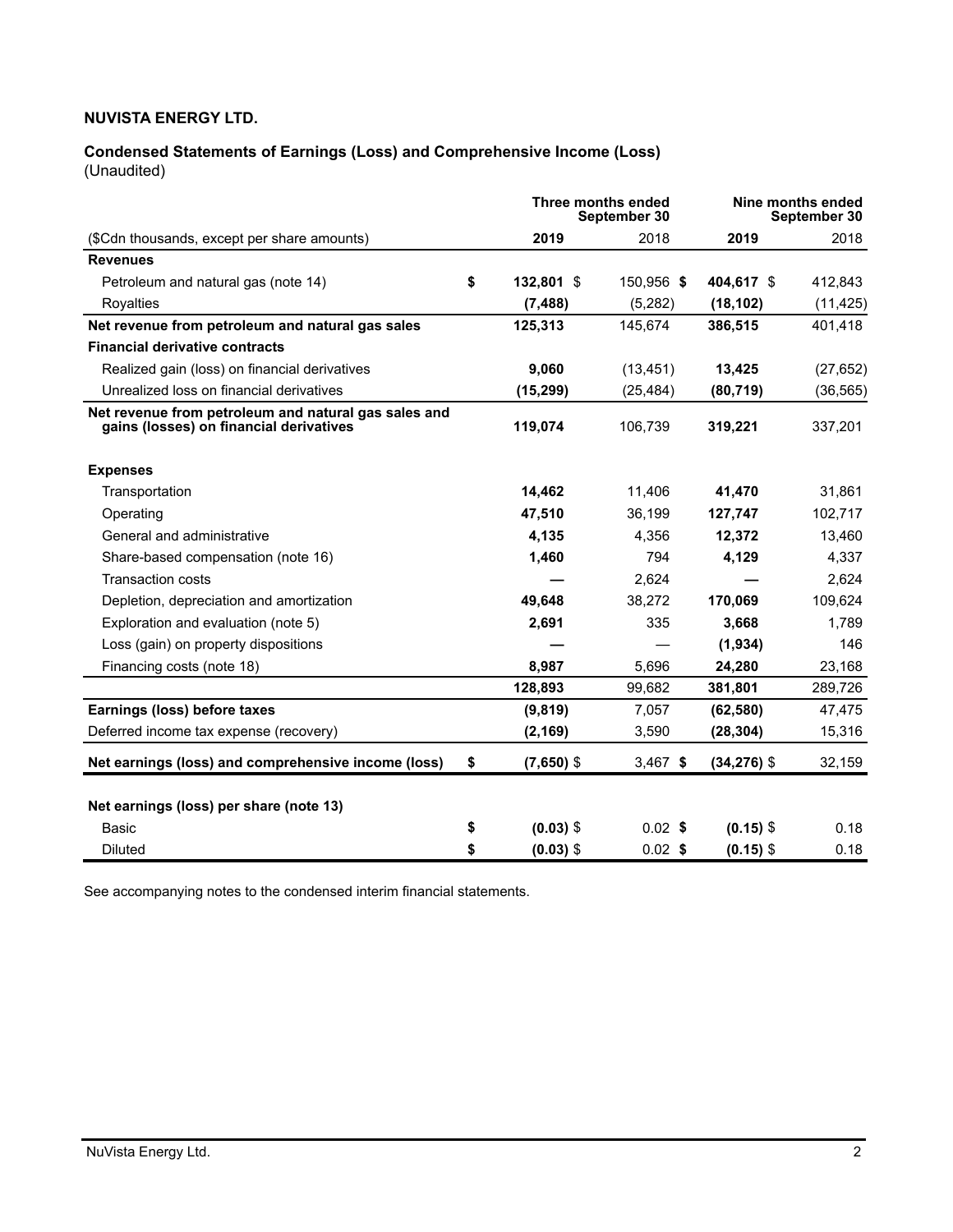# **Condensed Statements of Changes in Shareholders' Equity**

(Unaudited)

|                                                                                                       | Nine months ended September 30 |              |            |  |  |
|-------------------------------------------------------------------------------------------------------|--------------------------------|--------------|------------|--|--|
| (\$Cdn thousands)                                                                                     |                                | 2019         | 2018       |  |  |
| <b>Share capital (note 12)</b>                                                                        |                                |              |            |  |  |
| Balance, January 1                                                                                    | \$                             | 1,216,067 \$ | 1,276,426  |  |  |
| Issued for cash on offering of common shares                                                          |                                |              | 384,068    |  |  |
| Issued for cash on offering of flow-through common shares, net of implied premium<br>of \$2.6 million |                                |              | 22,331     |  |  |
| Issued for cash on exercise of stock options                                                          |                                | 45           | 4,953      |  |  |
| Contributed surplus transferred on exercise of stock options                                          |                                | 15           | 1,718      |  |  |
| Conversion of restricted share awards                                                                 |                                | 1,133        | 1,222      |  |  |
| Conversion of performance share awards                                                                |                                | 5            |            |  |  |
| Share issue costs, net of deferred tax benefit of \$5.0 million                                       |                                |              | (13, 465)  |  |  |
| Elimination of deficit                                                                                |                                |              | (462, 392) |  |  |
| Balance, end of period                                                                                | \$                             | 1,217,265 \$ | 1,214,861  |  |  |
| <b>Contributed surplus</b>                                                                            |                                |              |            |  |  |
| Balance, January 1                                                                                    | \$                             | 52,705 \$    | 49,545     |  |  |
| Share-based compensation                                                                              |                                | 5,742        | 5,253      |  |  |
| Transfer to share capital on exercise of stock options                                                |                                | (15)         | (1,718)    |  |  |
| Conversion of restricted share awards                                                                 |                                | (1, 132)     | (1,222)    |  |  |
| Conversion of performance share awards                                                                |                                | (5)          |            |  |  |
| Balance, end of period                                                                                | \$                             | 57,295 \$    | 51,858     |  |  |
|                                                                                                       |                                |              |            |  |  |
| <b>Retained earnings (deficit)</b>                                                                    |                                | 136.245 \$   |            |  |  |
| Balance, January 1                                                                                    | \$                             |              | (462, 392) |  |  |
| Net earnings (loss)                                                                                   |                                | (34, 276)    | 32,159     |  |  |
| Elimination of deficit                                                                                |                                |              | 462,392    |  |  |
| Balance, end of period                                                                                | \$                             | 101,969 \$   | 32,159     |  |  |
| Total shareholders' equity                                                                            | \$                             | 1,376,529 \$ | 1,298,878  |  |  |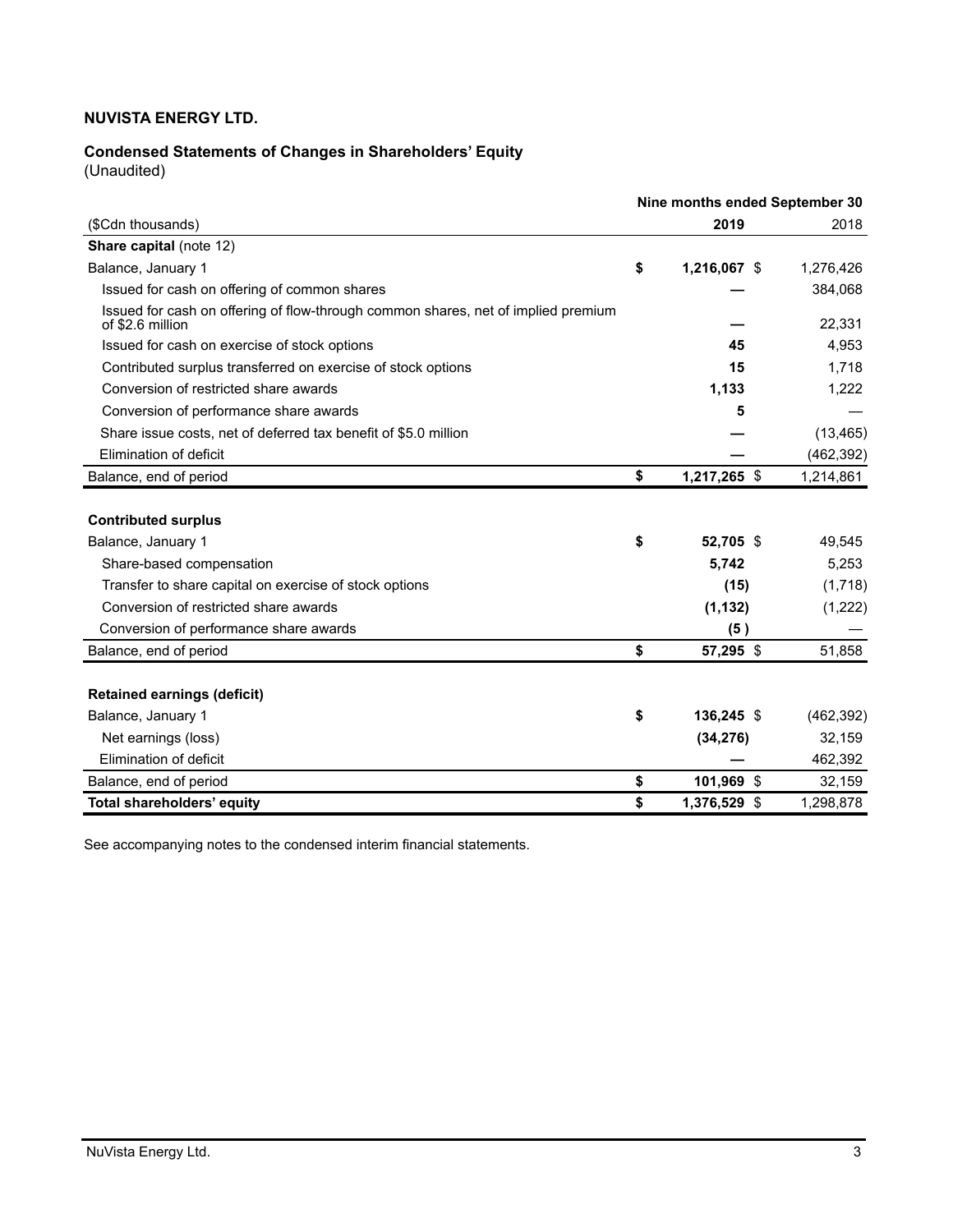## **Condensed Statements of Cash Flows**

(Unaudited)

|                                                            | <b>Three months ended</b><br>September 30 |              |            | Nine months ended<br>September 30 |            |  |  |
|------------------------------------------------------------|-------------------------------------------|--------------|------------|-----------------------------------|------------|--|--|
| (\$Cdn thousands)                                          |                                           | 2019         | 2018       | 2019                              | 2018       |  |  |
| Cash provided by (used in)                                 |                                           |              |            |                                   |            |  |  |
| <b>Operating activities</b>                                |                                           |              |            |                                   |            |  |  |
| Net earnings (loss)                                        | \$                                        | $(7,650)$ \$ | $3,467$ \$ | $(34,276)$ \$                     | 32,159     |  |  |
| Items not requiring cash from operations:                  |                                           |              |            |                                   |            |  |  |
| Depletion, depreciation and amortization                   |                                           | 49,648       | 38,272     | 170,069                           | 109,624    |  |  |
| Exploration and evaluation (note 5)                        |                                           | 2,691        | 335        | 3,668                             | 1,789      |  |  |
| Loss (gain) on property dispositions                       |                                           |              |            | (1,934)                           | 146        |  |  |
| Share-based compensation (note 16)                         |                                           | 1,461        | 1,023      | 4,372                             | 3,978      |  |  |
| Unrealized loss on financial derivatives                   |                                           | 15,299       | 25,484     | 80,719                            | 36,565     |  |  |
| Deferred income tax expense (recovery)                     |                                           | (2, 169)     | 3,590      | (28, 304)                         | 15,316     |  |  |
| Accretion (note 11)                                        |                                           | 519          | 439        | 1,458                             | 1,236      |  |  |
| Asset retirement expenditures (note 11)                    |                                           | (556)        | (2,680)    | (13, 671)                         | (10,623)   |  |  |
| Change in non-cash working capital (note 19)               |                                           | (10, 245)    | (18, 190)  | 1,434                             | (9,580)    |  |  |
|                                                            |                                           | 48,998       | 51,740     | 183,535                           | 180,610    |  |  |
| <b>Financing activities</b>                                |                                           |              |            |                                   |            |  |  |
| Issue of share capital, net of share issue costs           |                                           |              | 391,087    | 45                                | 395,526    |  |  |
| Payment on lease liabilities                               |                                           | 391          |            | 103                               |            |  |  |
| Increase of long-term debt                                 |                                           | 24,352       | 264,559    | 99,376                            | 151,937    |  |  |
| Issuance of senior unsecured notes, net of financing costs |                                           |              |            |                                   | 215,142    |  |  |
| Repayment of senior unsecured notes                        |                                           |              |            |                                   | (67, 680)  |  |  |
|                                                            |                                           | 24,743       | 655,646    | 99,524                            | 694,925    |  |  |
| <b>Investing activities</b>                                |                                           |              |            |                                   |            |  |  |
| Property, plant and equipment expenditures                 |                                           | (61, 331)    | (64, 705)  | (258, 809)                        | (258, 940) |  |  |
| Exploration and evaluation expenditures                    |                                           | (1,908)      | (1, 112)   | (4, 442)                          | (4, 419)   |  |  |
| Other receivable expenditures                              |                                           | 2,019        |            | (6,959)                           |            |  |  |
| Property acquisitions                                      |                                           |              | (617, 765) |                                   | (617, 765) |  |  |
| Proceeds on property dispositions                          |                                           |              |            | 14                                |            |  |  |
| Change in non-cash working capital (note 19)               |                                           | (12, 521)    | (23, 804)  | (12, 863)                         | 5,589      |  |  |
|                                                            |                                           | (73, 741)    | (707, 386) | (283, 059)                        | (875, 535) |  |  |
| Change in cash and cash equivalents                        |                                           |              |            |                                   |            |  |  |
| Cash and cash equivalents, beginning of period             |                                           |              |            |                                   |            |  |  |
| Cash and cash equivalents, end of period                   | \$                                        | - \$         | - \$       | - \$                              |            |  |  |
| Cash interest paid                                         | \$                                        | 10,839 \$    | 8,385 \$   | 24,657 \$                         | 20,200     |  |  |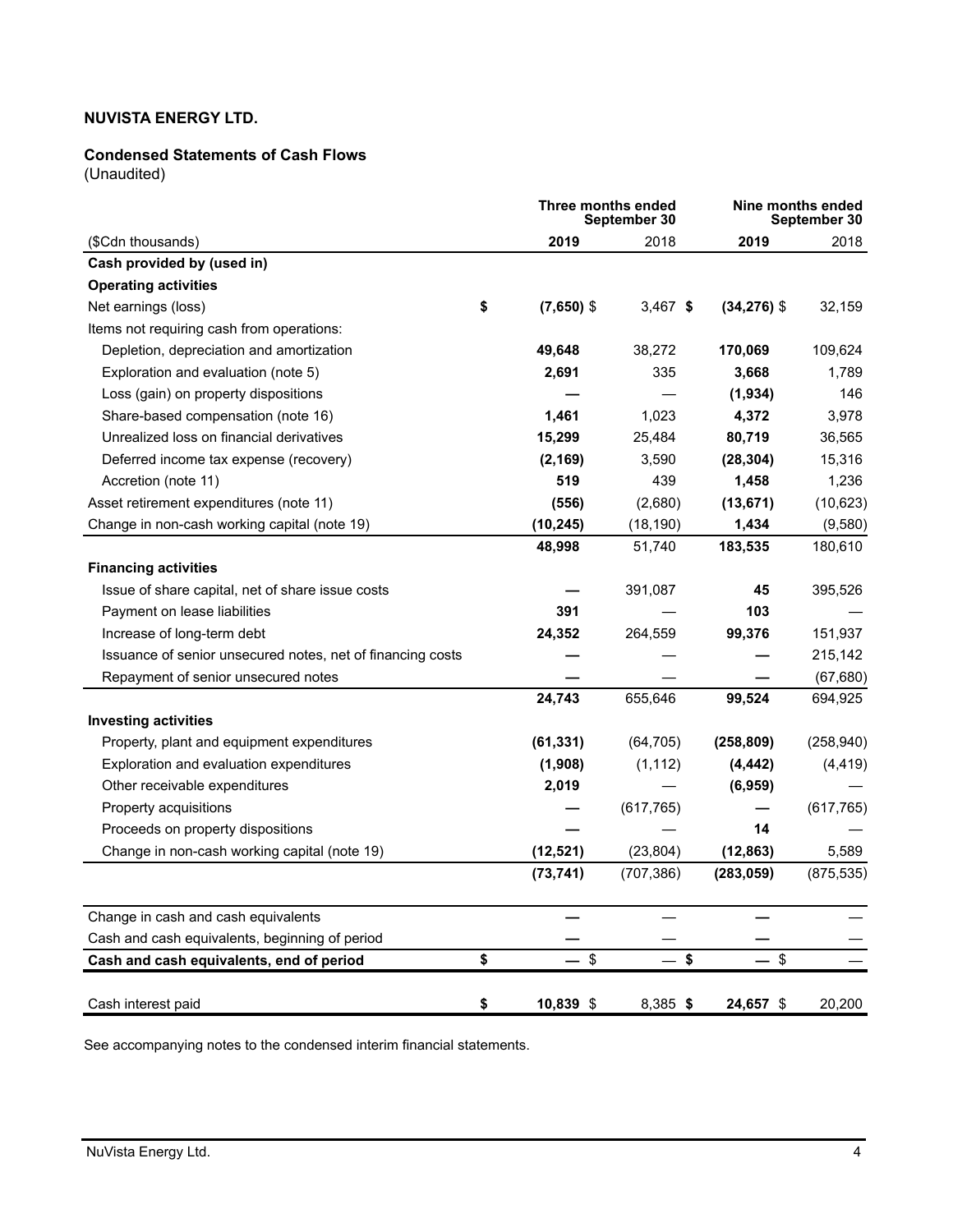# **NUVISTA ENERGY LTD. NOTES TO THE CONDENSED INTERIM FINANCIAL STATEMENTS**

(Unaudited)

Three and nine months ended September 30, 2019 with comparative figures for 2018. All tabular amounts are in thousands of Canadian dollars, except share and per share amounts, unless otherwise stated.

## **1. Corporate information**

NuVista Energy Ltd. ("NuVista" or the "Company") is a Canadian publicly traded company incorporated in the province of Alberta. The Company is a condensate and natural gas company actively engaged in the exploration, development and production of condensate, oil and natural gas reserves in the Western Canadian Sedimentary Basin. NuVista's focus is on the scalable and repeatable condensate-rich Montney formation in the Alberta Deep Basin.

The address of the Company's head office is 2500, 525 – 8th Avenue S.W., Calgary, Alberta, Canada, T2P 1G1.

## **2. Basis of preparation**

These condensed interim financial statements (the "financial statements") have been prepared in accordance with International Accounting Standards ("IAS") 34, "Interim Financial Reporting". These financial statements have been prepared following the same accounting policies, except for the adoption of IFRS 16 - *Leases,* and methods of computation as the annual financial statements for the year ended December 31, 2018. These financial statements do not include all the information required for annual financial statements and should be read in conjunction with the audited financial statements for the year ended December 31, 2018, which have been prepared in accordance with International Financial Reporting Standards ("IFRS").

These financial statements were approved and authorized for issuance by the Board of Directors on November 8, 2019.

## **3. Changes in significant accounting policies**

## *IFRS 16 - Leases*

NuVista adopted IFRS 16 - *Leases* ("IFRS 16") on January 1, 2019. IFRS 16 introduces a single recognition and measurement model for leases which requires a right-of-use asset and lease liability to be recognized on the balance sheet for contracts that are, or contain, a lease.

NuVista adopted IFRS 16 using the modified retrospective approach, whereby the cumulative effect of initially applying the standard was recognized as an increase to right-of-use assets with a corresponding increase to lease liabilities.

On adoption of IFRS 16, the Company has recognized lease liabilities in relation to all lease arrangements measured at the present value of the remaining lease payments from commitments disclosed as at December 31, 2018, adjusted by commitments in relation to arrangements not containing leases, short-term and low-value leases, and discounted using the Company's incremental borrowing rate as of January 1, 2019. The associated right-of-use assets were measured at the amount equal to the lease liability on January 1, 2019, with no impact on retained earnings. The weighted average incremental borrowing rate used to determine the lease liability at adoption was 5.5%. The right-of-use assets and lease liabilities recognized relate to the Company's head office lease in Calgary, and the field office lease in Grande Prairie.

The Company has elected to apply the practical expedient of not recognizing right-of-use assets and lease liabilities for short-term leases that have a lease term of 12 months or less and leases of low-value assets. The lease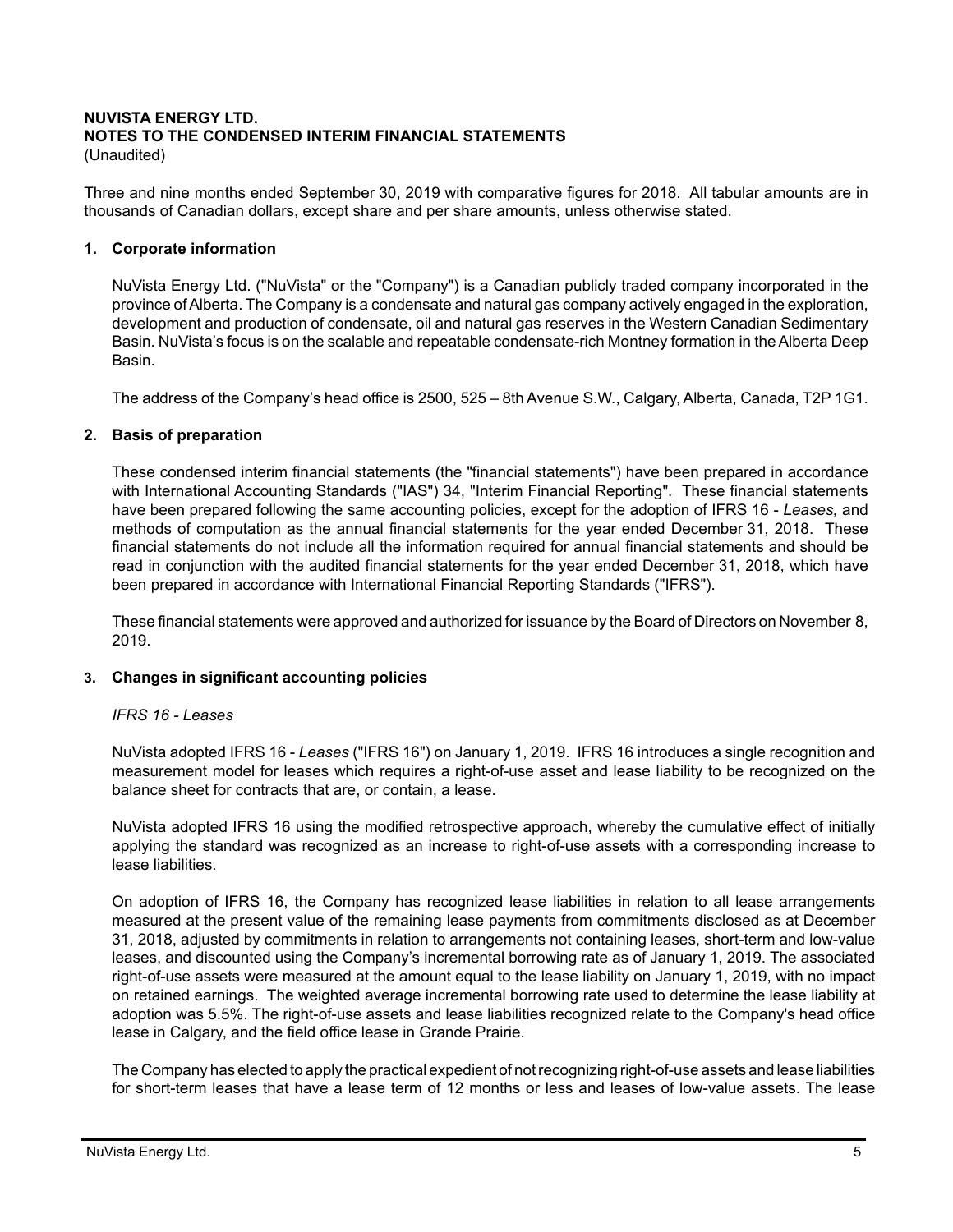payments associated with these leases are recognized as expenses on a straight-line basis over the lease term and are not considered material at September 30, 2019.

Adjustments to the condensed statements of financial position at January 1, 2019 is as follows:

|                     | As reported as at<br><b>December 31, 2018</b> | <b>Adiustment</b>        | <b>Restated balance as at</b><br><b>January 1, 2019</b> |
|---------------------|-----------------------------------------------|--------------------------|---------------------------------------------------------|
| Right-of-use assets | — ა                                           | $5.481$ \$               | 5.481                                                   |
| Lease liabilities   |                                               | (5, 481)                 | (5,481)                                                 |
| Total               |                                               | $\overline{\phantom{0}}$ |                                                         |

As a result of this new standard, NuVista has adopted the following significant accounting policy for leases effective January 1, 2019:

#### *Leases*

On adoption of IFRS 16, the Company recognized lease liabilities in relation to leases which had previously been classified as "operating" leases under the principles of IAS 17 - *Leases* ("IAS 17"). A contract is, or contains, a lease if the contract conveys the right to control the use of an identified asset for a period of time in exchange for consideration. Leases are recognized as a right-of-use asset and corresponding liability at the date of which the leased asset is available for use by the Company.

A lease liability is recognized at the commencement of the lease term at the present value of the lease payments that are not paid at that date, discounted at the Company's incremental borrowing rate where the rate implicit in the lease is not readily determinable. The Company uses a single discount rate for a portfolio of leases with reasonably similar characteristics. Each lease payment is allocated between the liability and lease interest expense. The lease interest expense is charged to the condensed statement of income (loss) and comprehensive income (loss) over the lease term so as to produce a constant periodic rate of interest on the remaining balance of the liability for each period. A corresponding right-of-use asset is recognized at the amount of the lease liability. The right-of-use asset is depreciated on a straight line basis over the term of the lease. Lease payments on short term leases with lease terms of less than twelve months or leases on which the underlying asset is of low value are accounted for as expenses in the condensed statements of earnings (loss) and comprehensive income (loss).

The preparation of the financial statements in accordance with IFRS 16 requires management to make judgments, estimates and assumptions that affect the reported amount of assets, liabilities, income and expenses. Actual results could differ significantly from these estimates. Key areas where management has made judgments, estimates and assumptions related to the application of IFRS 16 include:

(a) Incremental borrowing rate

The incremental borrowing rates are based on judgments including economic environment, term, and the underlying risk inherent to the asset. The carrying balance of the right-of-use assets, lease liabilities and the resulting lease interest and depreciation expense may differ due to changes in the market conditions and lease term.

(b) Lease term

Lease terms are based on assumptions regarding extension terms that allow for operational flexibility and future market conditions.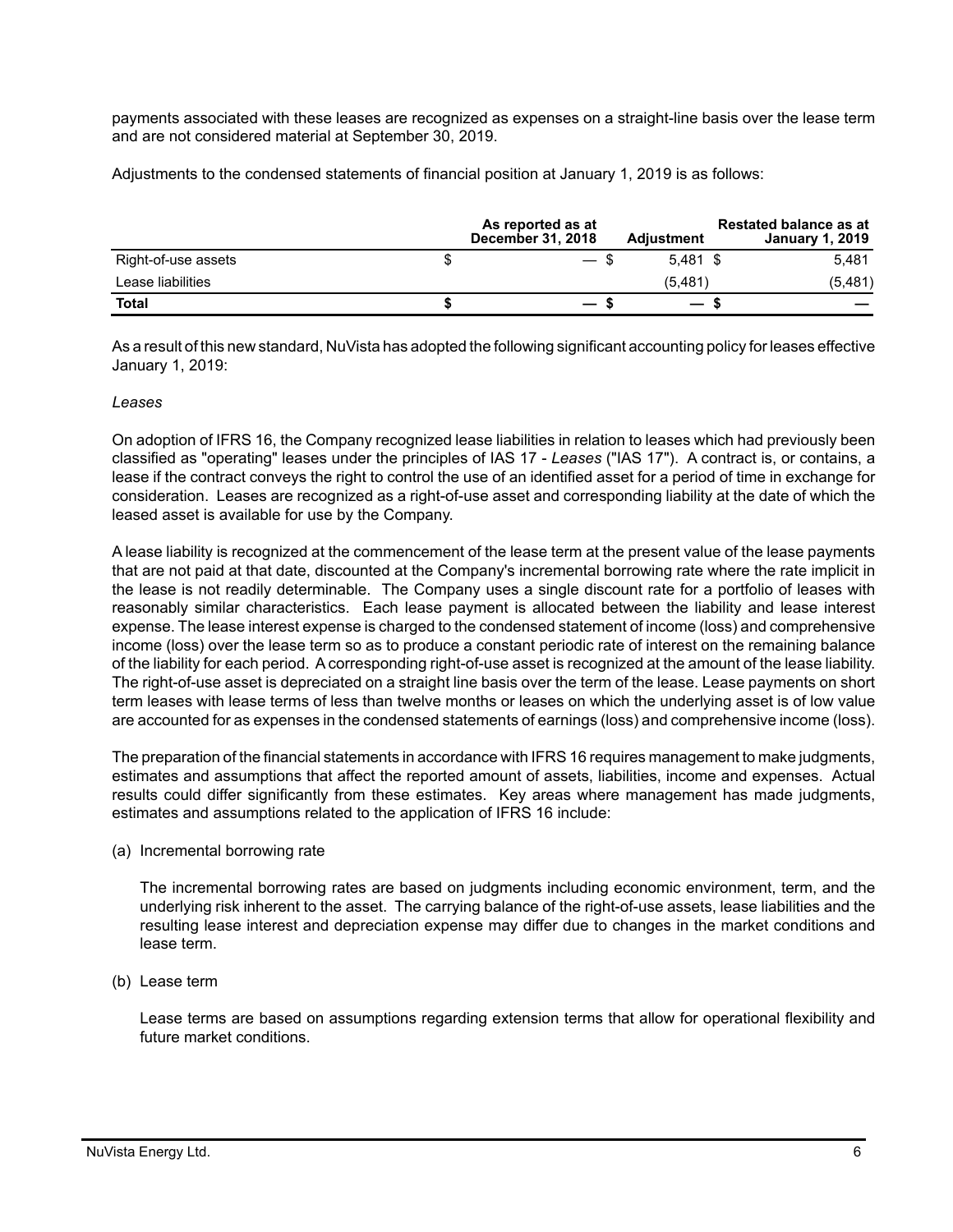## **4. Other receivable**

The Company has incurred a total of \$78.2 million in expenditures for the construction of a compressor station at Pipestone South. The Company has entered into a contract and secured third party ownership and funding of the asset and has been reimbursed \$57.0 million as of September 30, 2019. The balance of these costs have been classified as an other receivable under current assets. Under the terms of the contract, NuVista will be compensated to complete the construction of the asset in exchange for entering into a long term commitment for operatorship and use of the compressor station.

## **5. Exploration and evaluation assets**

|                                                     |                   | <b>September 30, 2019</b> December 31, 2018 |
|-----------------------------------------------------|-------------------|---------------------------------------------|
| Balance, January 1                                  | \$<br>$30,165$ \$ | 64,298                                      |
| Additions                                           | 6,376             | 4,872                                       |
| Acquisitions                                        |                   | 28,122                                      |
| Capitalized share-based compensation (note 16)      | 251               | 336                                         |
| Transfers to property, plant and equipment (note 6) | (4, 472)          | (64, 753)                                   |
| Expiries (exploration and evaluation expense)       | (3,668)           | (2,710)                                     |
| Balance, end of period                              | 28,652 \$         | 30.165                                      |

At September 30, 2019, there were no indicators of impairment in NuVista's E&E assets, therefore an impairment test was not performed.

## **6. Property, plant and equipment**

|                                                           |    | <b>September 30, 2019</b> December 31, 2018 |           |  |
|-----------------------------------------------------------|----|---------------------------------------------|-----------|--|
| Cost                                                      |    |                                             |           |  |
| Balance, January 1                                        | \$ | 2,779,988 \$                                | 1,671,300 |  |
| Additions                                                 |    | 244,566                                     | 335,920   |  |
| Acquisitions                                              |    |                                             | 676,436   |  |
| <b>Dispositions</b>                                       |    | (14)                                        | (562)     |  |
| Capitalized share-based compensation (note 16)            |    | 1.120                                       | 1,313     |  |
| Change in asset retirement obligations (note 11)          |    | 48,462                                      | 30,828    |  |
| Transfers from exploration and evaluation assets (note 5) |    | 4.472                                       | 64,753    |  |
| Balance, end of period                                    |    | 3,078,594 \$                                | 2,779,988 |  |

|                                                              |            | September 30, 2019 December 31, 2018 |
|--------------------------------------------------------------|------------|--------------------------------------|
| Accumulated depletion, depreciation and amortization         |            |                                      |
| Balance, January 1                                           | 799.862 \$ | 644.184                              |
| Depletion, depreciation, amortization and impairment expense | 168.846    | 156.080                              |
| <b>Dispositions</b>                                          |            | (402)                                |
| Balance, end of period                                       | 968.708 \$ | 799.862                              |

|                        |                | <b>September 30, 2019</b> December 31, 2018 |
|------------------------|----------------|---------------------------------------------|
| <b>Carrying value</b>  |                |                                             |
| Balance, January 1     | $1.980.126$ \$ | 1,027,116                                   |
| Balance, end of period | 2,109,886 \$   | 1.980.126                                   |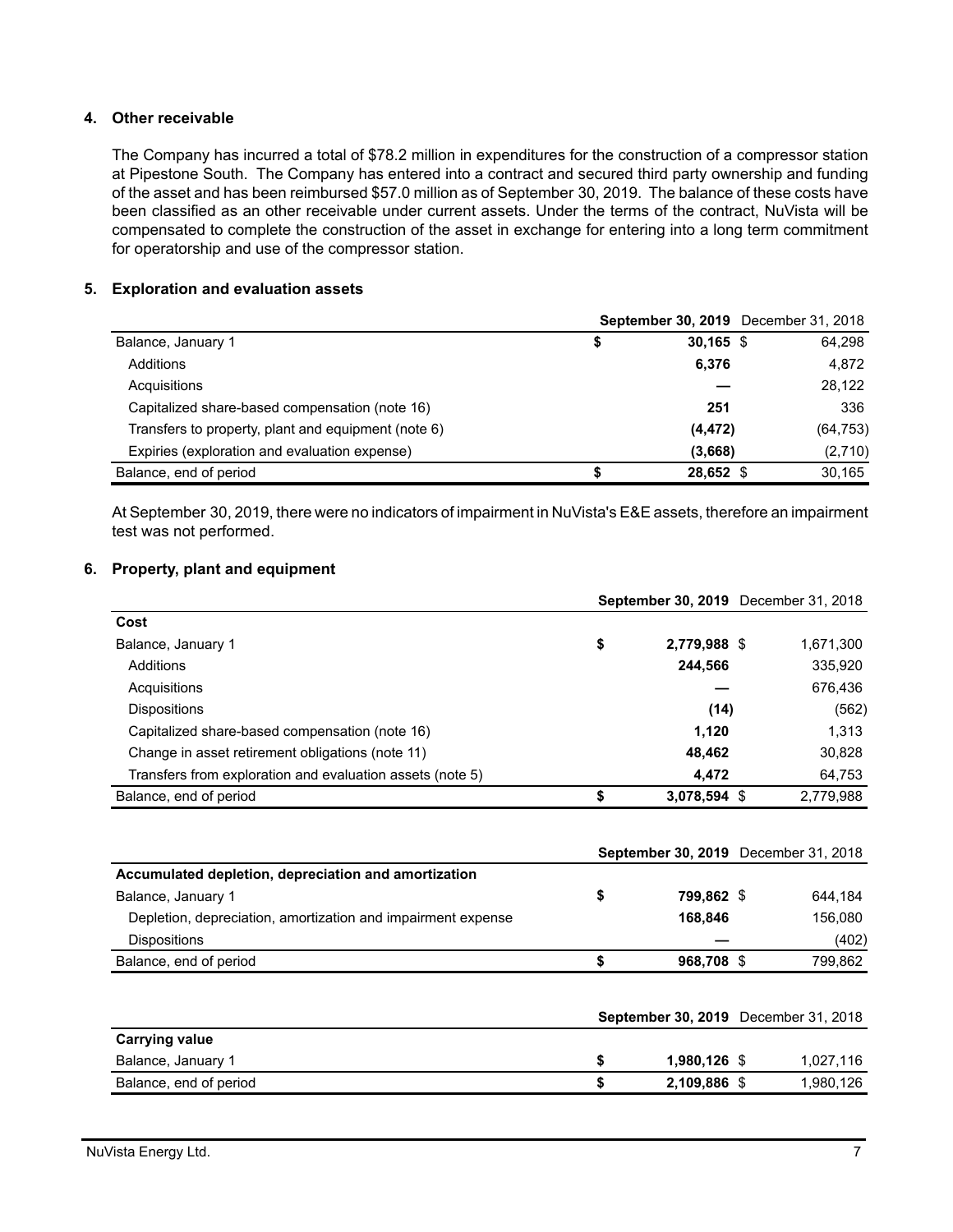During the nine months ended September 30, 2019, there were no indicators of impairment or reversal of impairment identified on any of the Company's CGU's within property, plant & equipment, therefore an impairment test was not performed.

## **7. Right-of-use assets**

|                                   | <b>Office</b>    |     | Gas<br><b>Transportation</b> | Gas<br>Processing |    |              |
|-----------------------------------|------------------|-----|------------------------------|-------------------|----|--------------|
|                                   | Leases           |     | Lease                        | Lease             |    | <b>Total</b> |
| Cost:                             |                  |     |                              |                   |    |              |
| Balance, January 1, 2019 (note 3) | \$<br>5,481 \$   |     |                              | \$                | \$ | 5,481        |
| Additions                         |                  |     | 36,921                       | 77,529            |    | 114,450      |
| Balance, September 30, 2019       | \$<br>$5,481$ \$ |     | 36,921 \$                    | 77,529 \$         |    | 119,931      |
|                                   |                  |     |                              |                   |    |              |
| <b>Accumulated depreciation:</b>  |                  |     |                              |                   |    |              |
| Balance, January 1, 2019          | \$               | -\$ |                              | \$                | S  |              |
| Depreciation                      | 594              |     | 201                          | 428               |    | 1,223        |
| Balance, September 30, 2019       | \$<br>594 \$     |     | $201$ \$                     | 428 \$            |    | 1,223        |
|                                   |                  |     |                              |                   |    |              |
| Carrying amount:                  |                  |     |                              |                   |    |              |
| Balance, January 1, 2019          | \$<br>$5,481$ \$ |     | — \$                         | — \$              |    | 5,481        |
| Balance, September 30, 2019       | \$<br>4,887 \$   |     | 36,720 \$                    | 77,101 \$         |    | 118,708      |

## **8. Long-term debt**

At September 30, 2019, the Company had a \$500 million (December 31, 2018 - \$450 million) extendible revolving term credit facility available from a syndicate of Canadian chartered banks. Borrowing under the credit facility may be made by prime loans, bankers' acceptances and/or US libor advances. These advances bear interest at the bank's prime rate and/or at money market rates plus a borrowing margin. For the nine months ended September 30, 2019, borrowing costs averaged 3.7% (December 31, 2018 – 3.3%). The credit facility is secured by a first floating charge debenture, general assignment of book debts and the Company's condensate and natural gas properties and equipment. The credit facility has a 364-day revolving period and is subject to an annual review by the lenders, at which time the lenders can extend the revolving period or can request conversion to a one year term loan. During the revolving period, a review of the maximum borrowing amount occurs annually on or before April 30 and semi-annually on or before October 31. During the term period, no principal payments would be required until a year after the revolving period matures on April 30, in the event of a reduction or the credit facility not being renewed

As at September 30, 2019, the Company had drawn \$356.8 million on its credit facility (December 31, 2018 – \$257.4 million) and had outstanding letters of credit of \$8.0 million, which reduce the credit available on the credit facility. The credit facility does not contain any financial covenants, but the Company is subject to various nonfinancial covenants under its credit facility. These covenants are monitored on a regular basis and as at September 30, 2019, the Company was in compliance with all covenants.

During the third quarter, NuVista requested and received an extension of the renewal date of the credit facility from October 31, 2019 to on or before November 29, 2019 from the banking syndicate.

## **9. Senior unsecured notes**

On March 2, 2018, the Company issued \$220.0 million aggregate principal amount of 6.50% senior unsecured notes due March 2, 2023 ("2023 Notes"). Interest is payable semi-annually in arrears. The 2023 Notes are fully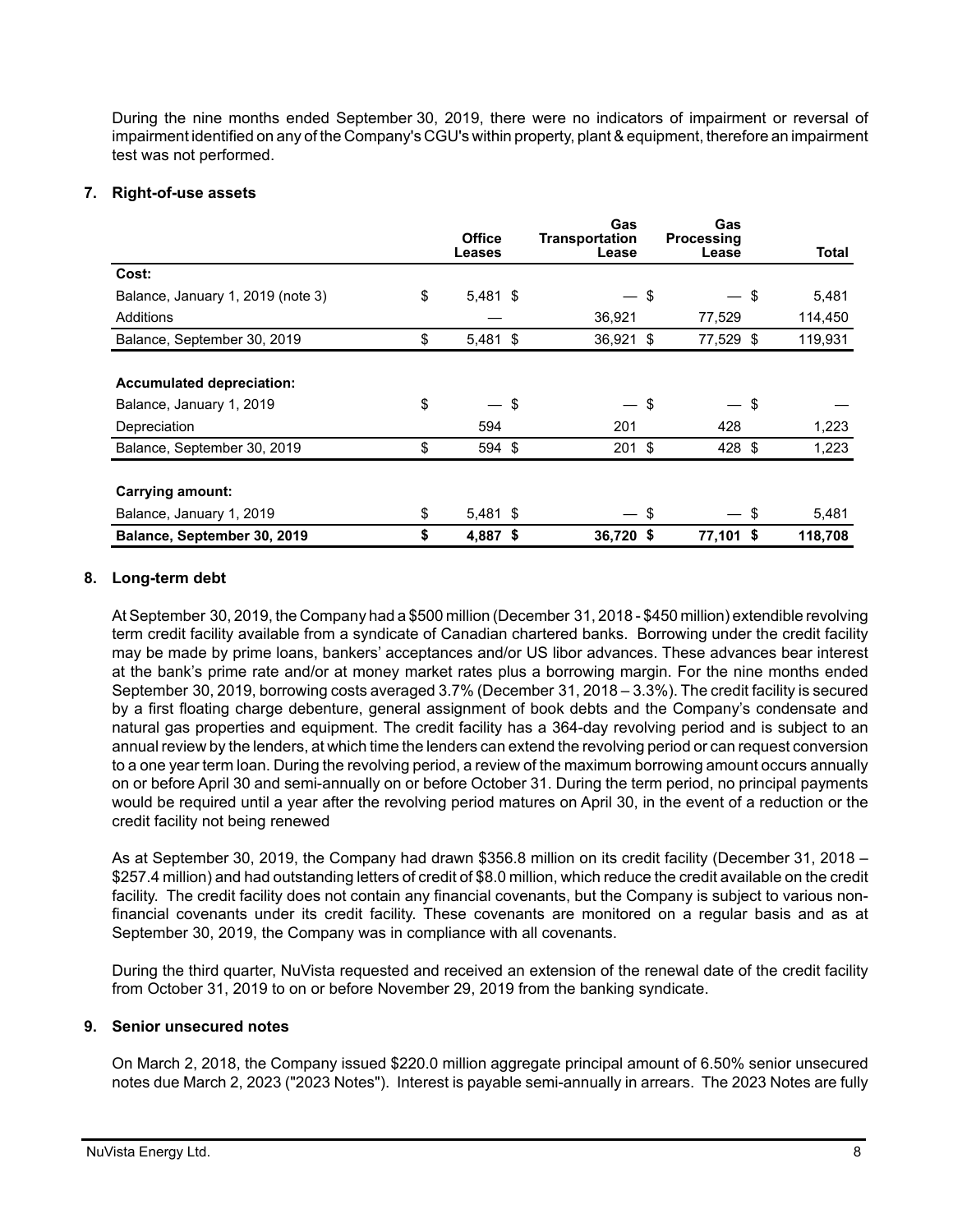and unconditionally guaranteed as to the payment of principal and interest, on a senior unsecured basis by the Company. There are no maintenance or financial covenants.

The 2023 Notes are non-callable by the Company prior to March 2, 2020. At any time on or after March 2, 2020, the Company may redeem all or part of the 2023 Notes at the redemption prices set forth in the table below plus any accrued and unpaid interest:

| 12 month period ended: | Percentage |
|------------------------|------------|
| March 2, 2021          | 103.250%   |
| March 2, 2022          | 101.625%   |
| March 2, 2023          | 100.000%   |

If a change of control occurs, each holder of the 2023 Notes will have the right to require the Company to purchase all or any part of that holder's 2023 Notes for an amount in cash equal to 101% of the aggregate principal repurchased plus accrued and unpaid interest.

On June 22, 2016, the Company issued \$70.0 million of 9.875% senior unsecured notes ("2021 Notes") with a 5 year term by way of private placement. Proceeds net of discount and costs amounted to \$66.9 million. Interest is payable in equal quarterly installments in arrears. The 2021 Notes are fully and unconditionally guaranteed as to the payment of principal and interest, on a senior unsecured basis by the Company. There are no maintenance financial covenants. On March 2, 2018, part of the proceeds from the 2023 Notes were used to redeem the full aggregate principal amount of \$70.0 million the Company's existing 2021 Notes, resulting in an agreed redemption call premium of \$6.6 million and \$2.2 million of remaining accretion of the carrying value which is included in financing costs, for a total incremental expense on redemption of \$8.8 million.

#### **10. Lease Liabilities**

The Company has the following future commitments associated with its lease obligations relating to office leases, gas processing and gas transportation commitments:

|                                          | <b>September 30, 2019</b> |         |  |  |  |
|------------------------------------------|---------------------------|---------|--|--|--|
| Lease liabilities at January 1, 2019     | \$                        | 5,481   |  |  |  |
| Additions <sup>(1)</sup>                 |                           | 114,450 |  |  |  |
| Lease interest expense                   |                           | 1,049   |  |  |  |
| Principal repayment of leases            |                           | (946)   |  |  |  |
| Lease liabilities at September 30, 2019  |                           | 120,034 |  |  |  |
| Current portion of lease liabilities     |                           | 2,755   |  |  |  |
| Non current portion of lease liabilities |                           | 117.279 |  |  |  |

 $<sup>(1)</sup>$  The incremental borrowing rate used to determine the lease liabilities for the gas transportation and processing commitments added in</sup> the 3 months ending September 30, 2019, is 11% and 8%, respectively.

The following table details the undiscounted cash flows and contractual maturities of NuVista's lease liabilities, as at September 30, 2019:

|                                                                        | <b>September 30, 2019</b> |
|------------------------------------------------------------------------|---------------------------|
| Less than 1 year                                                       | \$<br>13,171              |
| 1-3 years                                                              | 44,932                    |
| 4-5 years                                                              | 29,304                    |
| After 5 years                                                          | 128,490                   |
| Total undiscounted future lease payments                               | 215,897                   |
| Amounts representing lease interest expense over the term of the lease | (95, 863)                 |
| Present value of net lease payments                                    | 120,034                   |
|                                                                        |                           |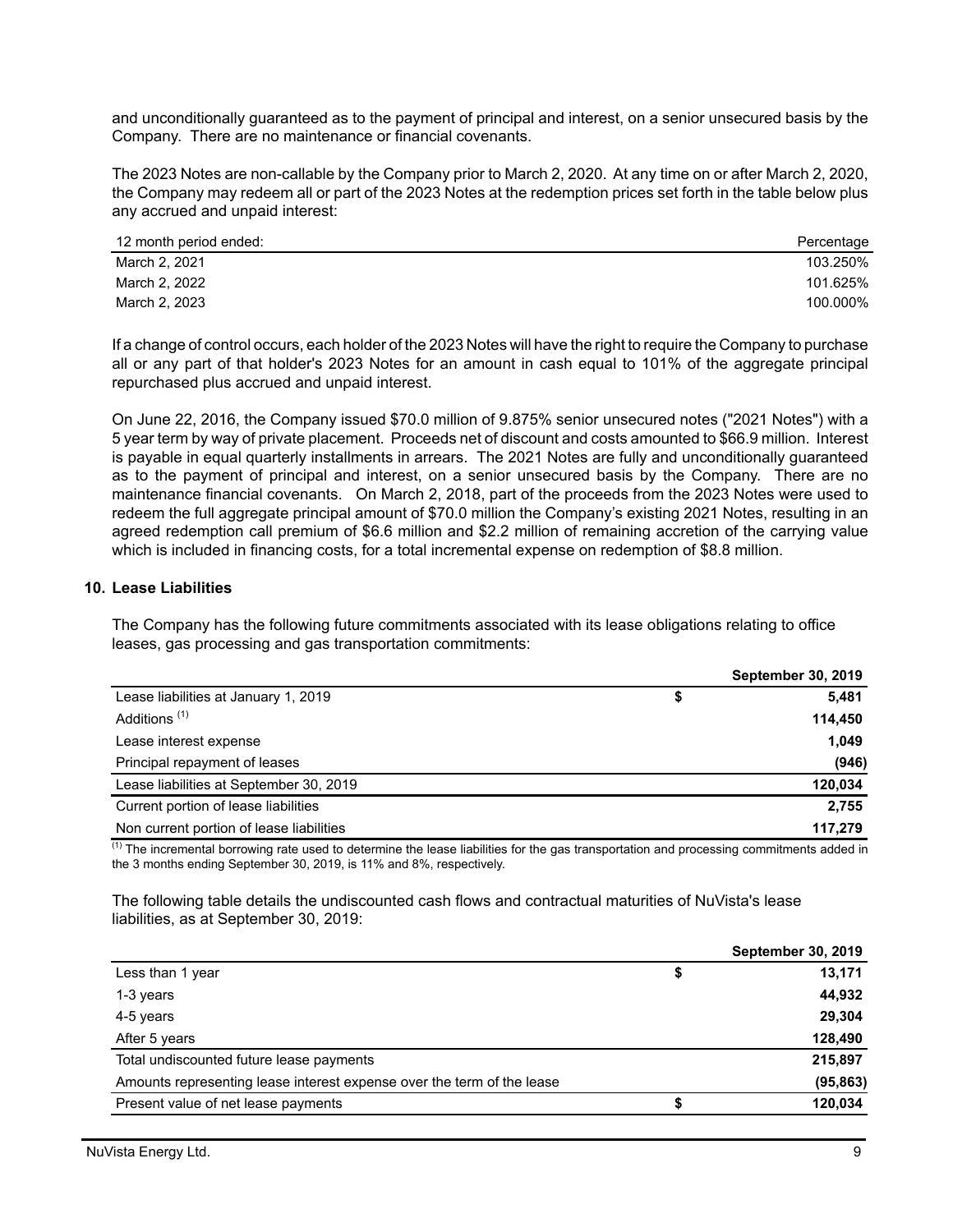## **11. Asset retirement obligations**

|                                                |                  | September 30, 2019 December 31, 2018 |
|------------------------------------------------|------------------|--------------------------------------|
| Balance, January 1                             | \$<br>102,703 \$ | 72,430                               |
| Accretion expense                              | 1,458            | 1,776                                |
| Liabilities acquired                           |                  | 11,141                               |
| Change in discount rate, Pipestone Acquisition |                  | 17,571                               |
| Liabilities incurred                           | 3,559            | 3,291                                |
| Liabilities disposed                           |                  | (14)                                 |
| Change in estimates                            | 30,726           | 5,791                                |
| Change in discount rate                        | 14,177           | 4.175                                |
| Liabilities settled                            | (13, 671)        | (13, 458)                            |
| Balance, end of period                         | \$<br>138,952 \$ | 102,703                              |
| Expected to be incurred within one year        | \$<br>12,600 \$  | 12,500                               |
| Expected to be incurred beyond one year        | \$<br>126.352 \$ | 90.203                               |

The Company's asset retirement obligations are based on estimated costs to reclaim and abandon ownership interests in condensate and natural gas assets including well sites, gathering systems and processing facilities. At September 30, 2019, the estimated total undiscounted, uninflated amount of cash flows required to settle the asset retirement obligations is \$127.8 million (December 31, 2018 – \$106.0 million), which is estimated to be incurred within the next 50 years. The Bank of Canada's long-term risk-free bond rate of 1.5% (December 31, 2018 – 2.2%) and an inflation rate of 2.0% (December 31, 2018 – 2.0%) were used to calculate the net present value of the asset retirement obligations. The increase in the ARO liability is due primarily to increases in abandonment cost estimates for certain wells in our non core northwest Alberta area.

#### **12. Share capital**

#### Common shares

|                                                                    | <b>September 30, 2019</b> |                          |                | December 31, 2018 |
|--------------------------------------------------------------------|---------------------------|--------------------------|----------------|-------------------|
|                                                                    | <b>Number</b>             | Amount                   | Number         | Amount            |
| Balance, January 1                                                 | 225,306,055 \$ 1,216,067  |                          | 174,003,588 \$ | 1,276,426         |
| Issued for cash on offering of common shares                       |                           |                          | 47,415,801     | 384,068           |
| Issued for cash on offering of flow-through common<br>shares $(1)$ |                           |                          | 2,756,880      | 22,331            |
| Issued for cash on exercise of stock options                       | 10,600                    | 45                       | 808.604        | 5,201             |
| Contributed surplus transferred on exercise of stock<br>options    |                           | 15                       |                | 1.806             |
| Conversion of restricted share awards                              | 156,879                   | 1,133                    | 321,182        | 2,092             |
| Conversion of performance share awards                             | 558                       | 5                        |                |                   |
| Share issue costs $(2)$                                            |                           |                          |                | (13, 465)         |
| Elimination of deficit                                             |                           |                          |                | (462, 392)        |
| Balance, end of period                                             |                           | 225,474,092 \$ 1,217,265 | 225.306.055    | 1.216.067<br>\$   |

 $(1)$  Net of implied premium of nil (2018 - \$2.6 million) on flow-through share price compared to common share issue price.

(2) Net of deferred tax benefit of nil (2018 - \$5.0 million).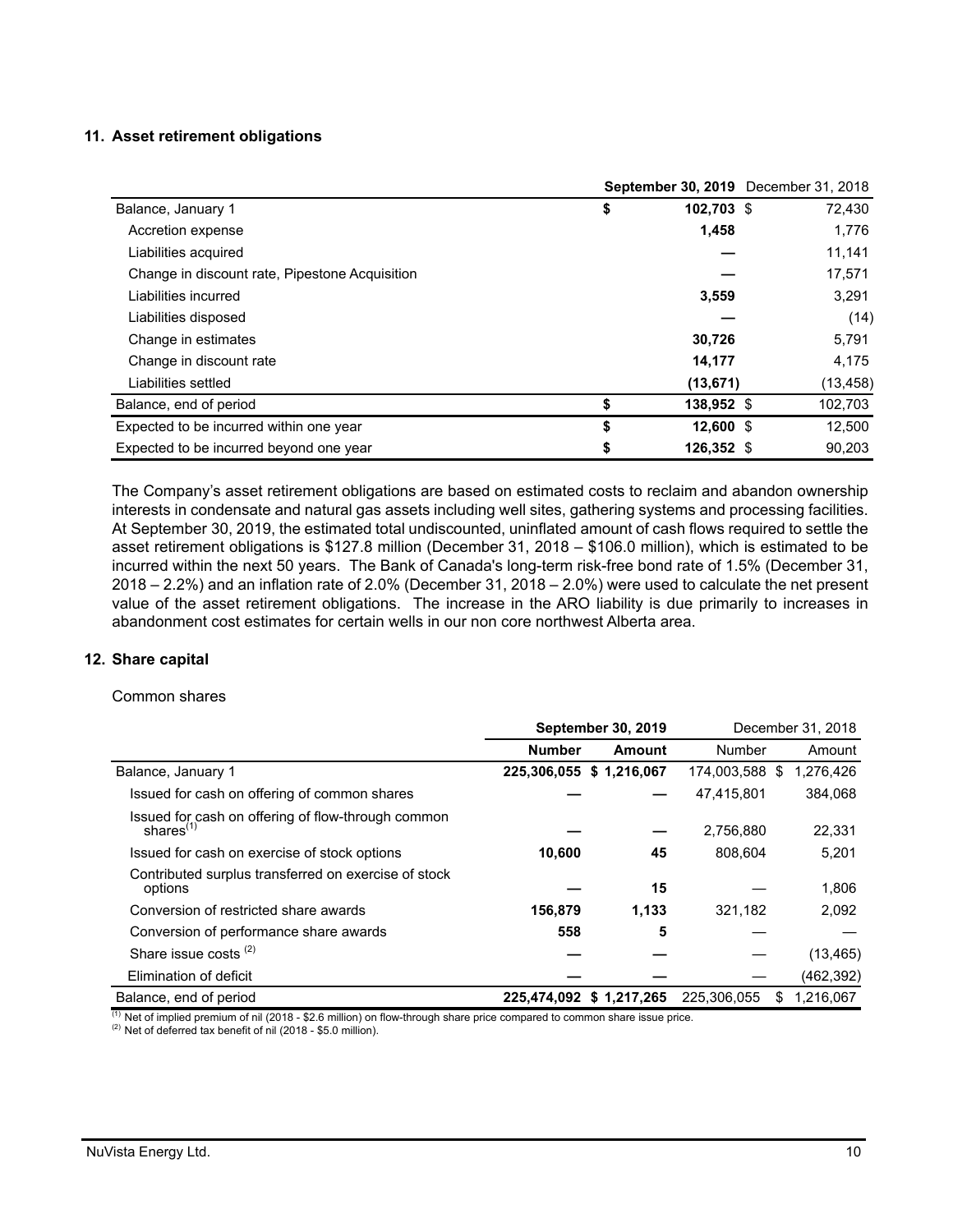## **13. Earnings (loss) per share**

The following table summarizes the weighted average common shares used in calculating net earnings (loss) per share:

|                                            |         | Three months ended<br>September 30 | Nine months ended<br>September 30 |         |  |  |
|--------------------------------------------|---------|------------------------------------|-----------------------------------|---------|--|--|
| (thousands of shares)                      | 2019    | 2018                               | 2019                              | 2018    |  |  |
| Weighted average common shares outstanding |         |                                    |                                   |         |  |  |
| Basic                                      | 225.474 | 187.994                            | 225.400                           | 178.893 |  |  |
| Diluted                                    | 225.474 | 188.808                            | 225.400                           | 179.823 |  |  |

#### **14. Petroleum and natural gas revenues**

NuVista produces natural gas, condensate, oil and NGLs from its assets in the Wapiti Montney area of Alberta. The Company sells its production pursuant to fixed-price or variable-price physical delivery contracts. The transaction price for variable-price contracts is based on benchmark commodity price, adjusted for quality, location or other factors whereby each component of the pricing formula can be either fixed or variable, depending on the contract terms. Under the contracts, NuVista is required to deliver fixed or variable volumes of commodity to the contract counterparty.

Petroleum and natural gas revenue is recognized when NuVista gives up control of the unit of production at the delivery point agreed to under the terms of the contract. The amount of production revenue recognized is based on the agreed transaction price and the volumes delivered. Any variability in the transaction price relates specifically to NuVista's efforts to transfer production and therefore the resulting revenue is allocated to the production delivered in the period to which the variability relates. NuVista does not have any factors considered to be constraining in the recognition of revenue with variable pricing factors.

NuVista enters into contracts with customers with terms ranging from one month to seven years.

Under its contracts with customers, NuVista is required to deliver volumes of natural gas, condensate, oil and NGLs to agreed upon locations where control over the delivered volumes is transferred to the customer. In instances where the third party marketer takes title of NuVista's product but uses NuVista's pipeline contract to deliver the product to the end customer, a portion of the natural gas revenue is recognized as natural gas price diversification revenue. Revenue is recognized when control of each unit of product is transferred to the customer with revenue due on the 25th day of the month following delivery.

NuVista's customers are primarily oil and natural gas marketers and partners in joint operations in the oil and natural gas industry. Concentration of credit risk is mitigated by marketing production to several oil and natural gas marketers under customary industry and payment terms. NuVista reviews the credit worthiness and obtains certain financial assurances from customers prior to entering sales contracts. The financial strength of the Company's customers is reviewed on a routine basis.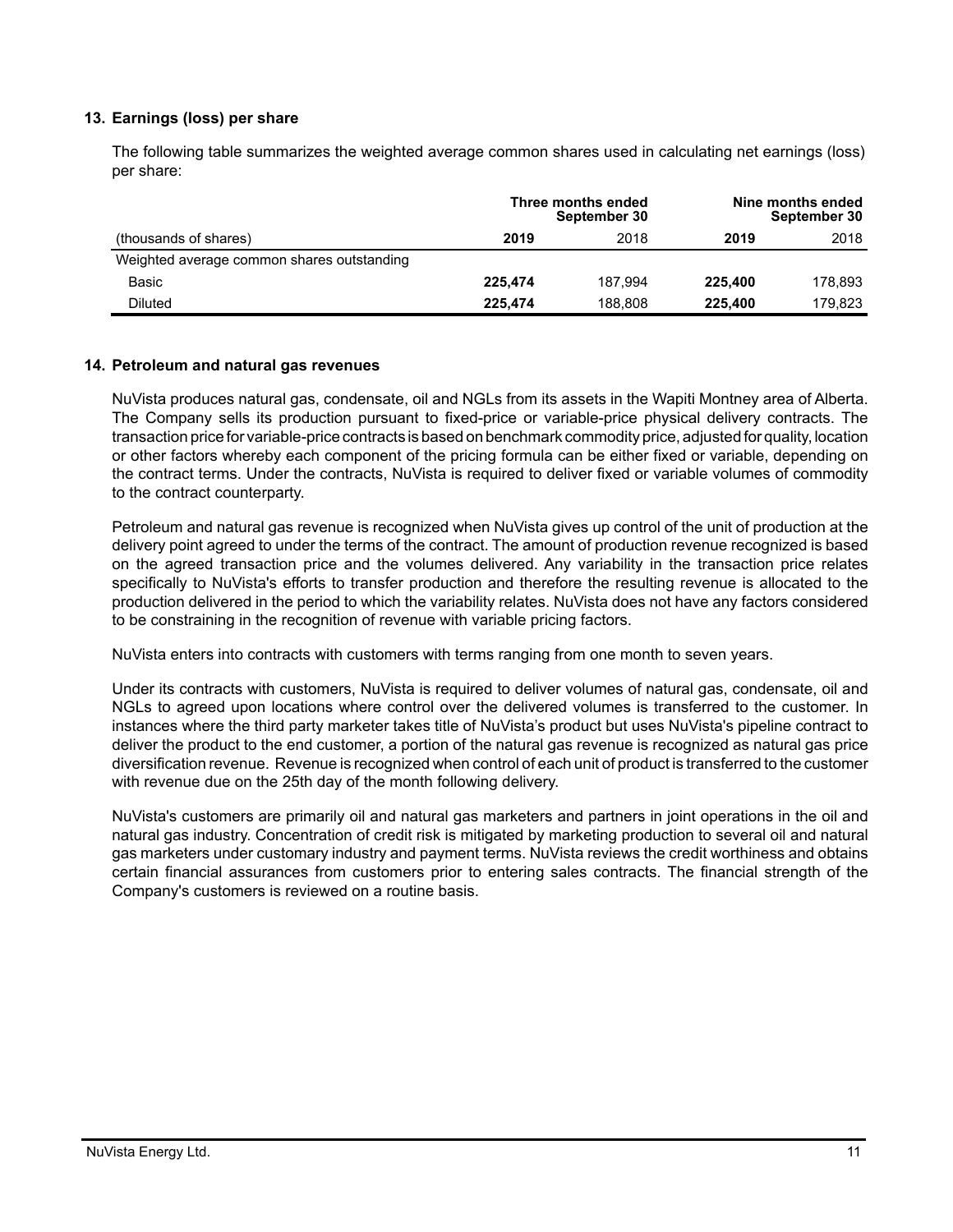The following table summarizes petroleum and natural gas revenue by product:

|                                         | Three months ended<br>September 30 |            | Nine months ended |  | September 30 |
|-----------------------------------------|------------------------------------|------------|-------------------|--|--------------|
|                                         | 2019                               | 2018       | 2019              |  | 2018         |
| Natural gas revenue <sup>(1)</sup>      | $38,150$ \$                        | 44.952 \$  | $133,715$ \$      |  | 126,034      |
| Condensate & oil revenue                | 91.808                             | 95.226     | 255,825           |  | 257,980      |
| NGL revenue <sup>(2)</sup>              | 2.843                              | 10.778     | 15.077            |  | 28.829       |
| Total petroleum and natural gas revenue | 132.801 \$                         | 150.956 \$ | 404,617 \$        |  | 412,843      |

(1) Natural gas revenue includes price risk management gains and losses on physical delivery sale contracts. For the three and nine months ended September 30, 2019, our physical delivery sales contracts resulted in gains of \$3.5 million and \$5.3 million (2018 – \$5.8 million gain and \$17.2 million gain).

<sup>(2)</sup> Includes butane, propane, ethane and an immaterial amount of sulphur revenue.

A breakdown of natural gas revenue is as follows:

|                                                        |    | Three months ended<br>September 30 |             | Nine months ended |              | September 30 |
|--------------------------------------------------------|----|------------------------------------|-------------|-------------------|--------------|--------------|
|                                                        |    | 2019                               | 2018        |                   | 2019         | 2018         |
| Natural gas revenue - AECO reference price (1)         | \$ | 16,857 \$                          | $16,511$ \$ |                   | 63,192 $$$   | 50,873       |
| Heat/value adjustment <sup>(2)</sup>                   |    | 1.748                              | 1.814       |                   | 5,841        | 4,998        |
| Transportation revenue (3)                             |    | 7.065                              | 7.205       |                   | 21,587       | 19,273       |
| Natural gas market diversification revenue             |    | 9.009                              | 13.631      |                   | 37,828       | 33,693       |
| AECO physical delivery price risk management gains (4) |    | 3.471                              | 5.791       |                   | 5.267        | 17,197       |
| Total natural gas revenue                              | S  | 38,150 \$                          | 44,952 \$   |                   | $133,715$ \$ | 126,034      |

(1) Quarter average AECO 7A monthly index.

(2) Based on NuVista's historical adjustment of 9-10%.

 $^{(3)}$  Cost of gas transportation from the transfer of custody sales point to the final sales point.

<sup>(4)</sup> Excludes price risk management realized and unrealized gains and losses on financial derivative commodity contracts but includes gains and losses on physical sale contracts.

Included in the accounts receivable at September 30, 2019 is \$47.7 million (December 31, 2018 - \$39.7 million) of accrued petroleum and natural gas revenue related to deliveries for periods prior to the reporting date. There were no significant adjustments for prior period accrued petroleum and natural gas revenue reflected in the Company's current period.

## **15. Capital management**

The Company manages its capital structure and makes adjustments to it in response to changes in economic conditions and the risk characteristics of the underlying assets. NuVista is able to change its capital structure by issuing new shares, new debt, or changing capital expenditures relative to adjusted funds flow.

NuVista's long term strategy is to maintain a net debt to annualized current quarter adjusted funds flow ratio of approximately 1.5 times. The actual ratio may fluctuate on a quarterly basis above or below targeted levels due to a number of factors including facility outages, commodity prices and the timing of acquisitions and dispositions. At September 30, 2019, the Company's net debt was 2.4 times its annualized current quarter adjusted funds flow.

## *Adjusted funds flow*

NuVista considers adjusted funds flow to be a key measure that provides a more complete understanding of the Company's ability to generate cash flow necessary to finance capital expenditures, expenditures on asset retirement obligations, and meet its financial obligations. NuVista has calculated adjusted funds flow based on cash flow provided by operating activities, excluding changes in non-cash working capital, asset retirement expenditures and environmental remediation recovery, as management believes the timing of collection,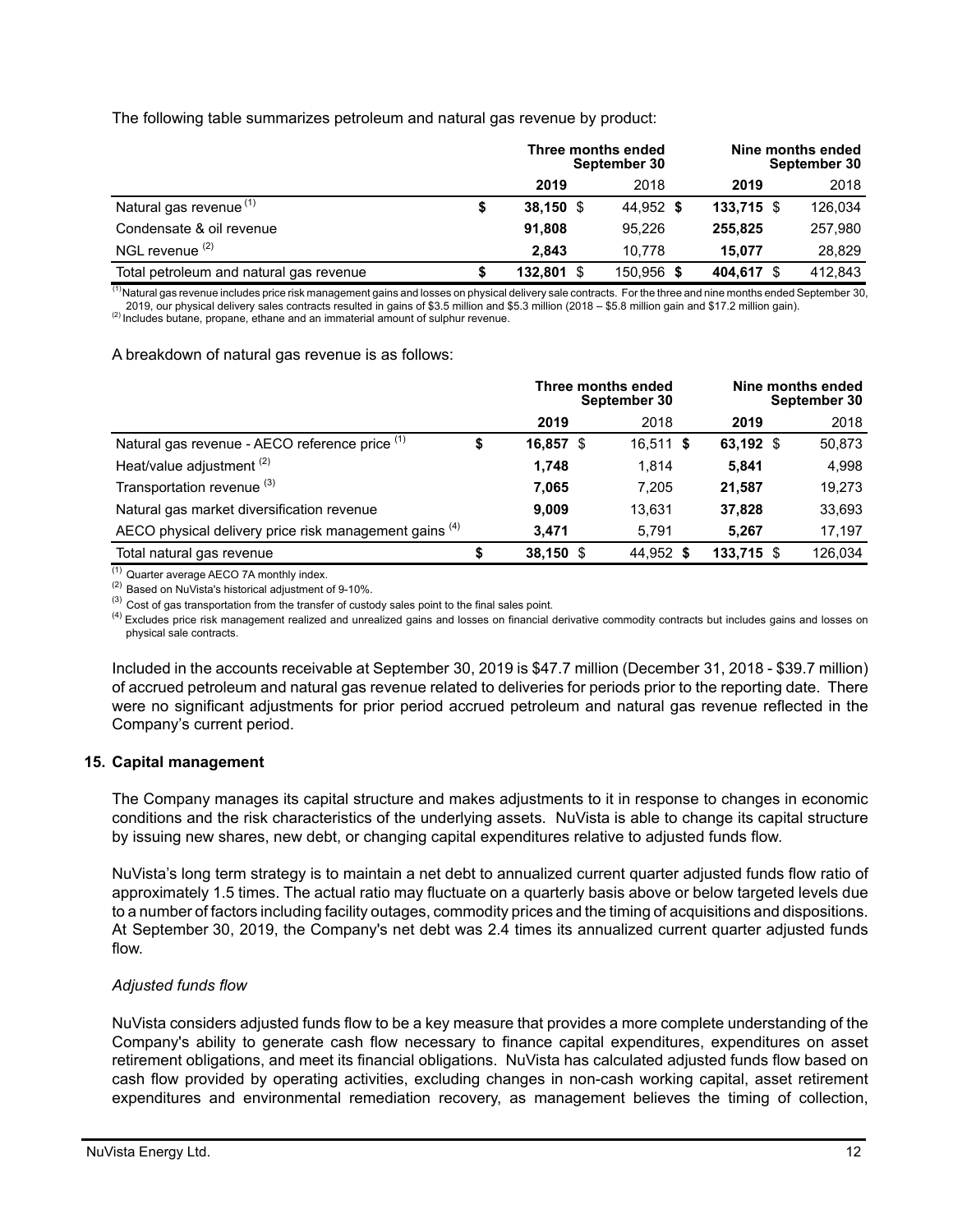payment, and occurrence is variable and by excluding them from the calculation, management is able to provide a more meaningful performance measure of NuVista's operations on a continuing basis. More specifically, expenditures on asset retirement obligations may vary from period to period depending on the Company's capital programs and the maturity of its operating areas, while environmental remediation recovery relates to an incident that management doesn't expect to occur on a regular basis. The settlement of asset retirement obligations is managed through NuVista's capital budgeting process which considers its available adjusted funds flow.

|                                       | Three months ended | September 30 |              | Nine months ended<br>September 30 |
|---------------------------------------|--------------------|--------------|--------------|-----------------------------------|
|                                       | 2019               | 2018         | 2019         | 2018                              |
| Cash provided by operating activities | 48,998<br>-\$      | 51,740 \$    | $183,535$ \$ | 180,610                           |
| Asset retirement expenditures         | 556                | 2.680        | 13.671       | 10,623                            |
| Change in non-cash working capital    | 10.245             | 18.190       | (1, 434)     | 9.580                             |
| Adjusted funds flow (1)               | 59.799             | 72,610 \$    | 195,772 \$   | 200.813                           |

A reconciliation of adjusted funds flow is presented in the following table:

 $\frac{(1)}{(1)}$  Adjusted funds flow as presented does not have any standardized meaning prescribed by IFRS and therefore it may not be comparable with the calculation of similar measures of other entities.

#### *Net debt and total capitalization*

Net debt is used by management to provide a more complete understanding of the Company's capital structure and provides a key measure to assess the Company's liquidity. NuVista has calculated net debt based on cash and cash equivalents, accounts receivable and prepaid expenses, other receivable, accounts payable and accrued liabilities, long term debt (credit facility) and senior unsecured notes. Total market capitalization and net debt to annualized current quarter adjusted funds flow are used by management and the Company's investors in analyzing the Company's balance sheet strength and liquidity.

The following is a summary of total market capitalization, net debt, annualized current quarter adjusted funds flow, and net debt to annualized current quarter adjusted funds flow:

|                                                                     | <b>September 30, 2019</b> | December 31, 2018 |
|---------------------------------------------------------------------|---------------------------|-------------------|
| Basic common shares outstanding                                     | 225,474                   | 225,306           |
| Share price <sup>(1)</sup>                                          | 2.48                      | 4.08              |
| Total market capitalization                                         | 559,176                   | 919,248           |
| Cash and cash equivalents, accounts receivable and prepaid expenses | (56, 034)                 | (53, 334)         |
| Other receivable                                                    | (21, 202)                 |                   |
| Accounts payable and accrued liabilities                            | 80,918                    | 90,074            |
| Long-term debt (credit facility)                                    | 356,771                   | 257,395           |
| Senior unsecured notes                                              | 216,563                   | 215,892           |
| <b>Other liabilities</b>                                            | 1,138                     | 1,381             |
| Net debt $(2)$                                                      | 578,154                   | 511,408           |
| Annualized current quarter adjusted funds flow                      | 239,196                   | 254,540           |
| Net debt to annualized current quarter adjusted funds flow          | 2.4                       | 2.0               |

(1) Represents the closing share price on the Toronto Stock Exchange on the last trading day of the period.

 $^{(2)}$  Net debt as presented does not have any standardized meaning prescribed by IFRS and therefore it may not be comparable with the calculation of similar measures of other entities.

The net debt to annualized current quarter adjusted funds flow ratio represents the time period in years it would take to pay off the net debt if no further capital expenditures were incurred and if adjusted funds flow remained consistent.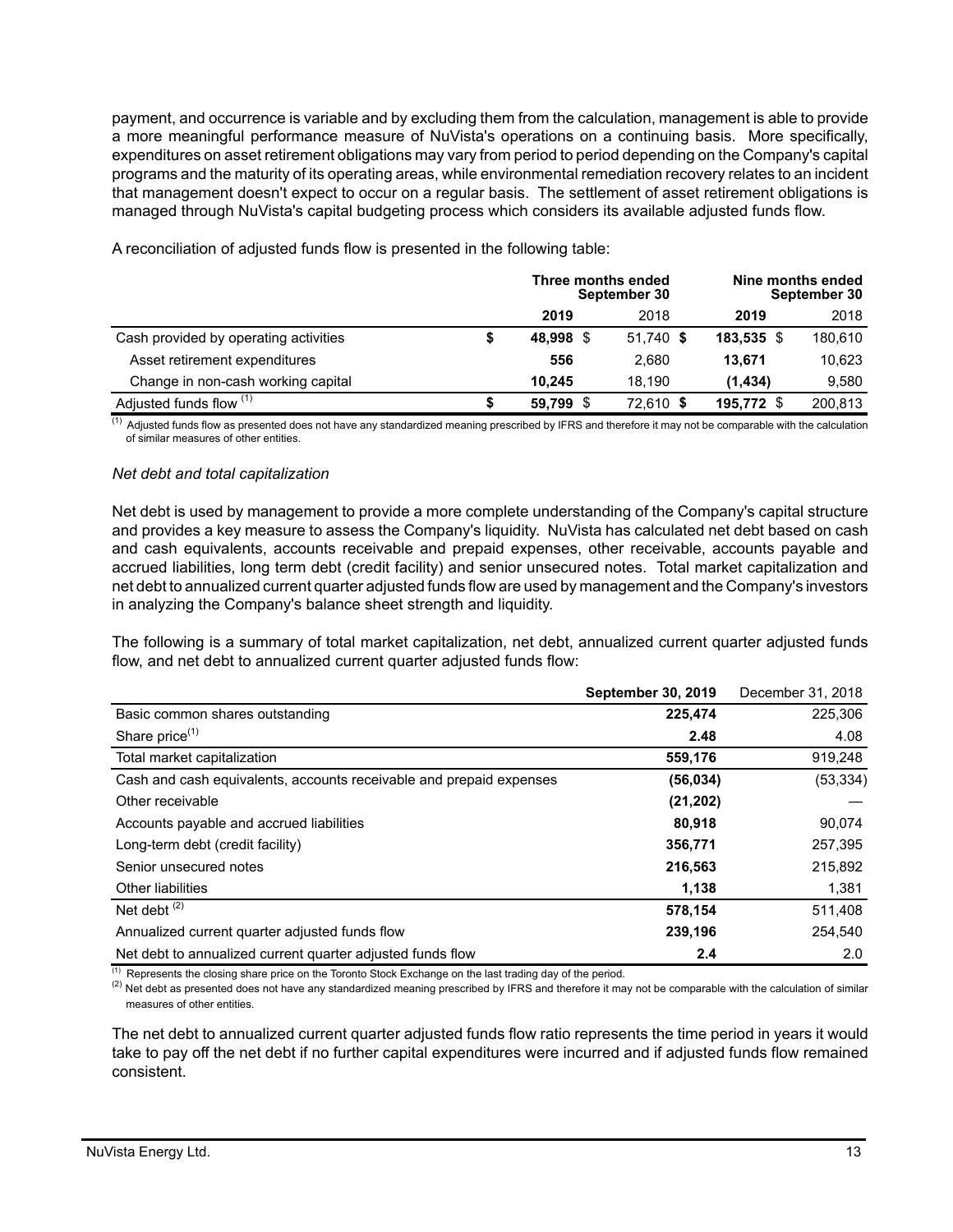## **16. Share-based compensation**

#### Stock options

The Company has established a stock option plan whereby officers, directors and employees may be granted options to purchase common shares. Options granted vest at the rate of 1/3 per year and expire 2.5 years after the vesting date. The maximum number of stock options currently outstanding and available to be issued as at September 30, 2019 is 8.4 million. The following continuity table summarizes the stock option activity:

|                                                  | <b>September 30, 2019</b> |                                               |              | December 31, 2018                             |
|--------------------------------------------------|---------------------------|-----------------------------------------------|--------------|-----------------------------------------------|
|                                                  | Number of                 | Weighted<br>average<br>options exercise price | Number of    | Weighted<br>average<br>options exercise price |
| Balance, January 1                               | 6,859,491 \$              | 6.78                                          | 6,478,308 \$ | 7.43                                          |
| Granted                                          | 940,760                   | 3.61                                          | 2,368,461    | 5.82                                          |
| Exercised                                        | (10,600)                  | 4.25                                          | (808, 604)   | 6.43                                          |
| Forfeited                                        | (118, 482)                | 6.98                                          | (589,332)    | 7.95                                          |
| Expired                                          | (401, 680)                | 7.90                                          | (589,342)    | 9.37                                          |
| Balance, end of period                           | 7,269,489 \$              | 6.31                                          | 6,859,491 \$ | 6.78                                          |
| Weighted average share price on date of exercise | $10,600$ \$               | 4.95                                          | 808.604 \$   | 8.74                                          |

The following table summarizes stock options outstanding and exercisable under the plan at September 30, 2019:

|                         |                                     | Options outstanding                                  |                                       |                                     | Options exercisable                   |
|-------------------------|-------------------------------------|------------------------------------------------------|---------------------------------------|-------------------------------------|---------------------------------------|
| Range of exercise price | Number of<br>options<br>outstanding | Weighted<br>average<br>remaining<br>contractual life | Weighted<br>average<br>exercise price | Number of<br>options<br>exercisable | Weighted<br>average<br>exercise price |
| \$3.59 to \$4.99        | 2,958,940                           | 3.5 <sup>3</sup>                                     | 4.15                                  | 355.682 \$                          | 4.25                                  |
| \$5,00 to \$9.99        | 4,177,903                           | 1.9                                                  | 7.70                                  | 2,743,533                           | 7.44                                  |
| \$10.00 to \$10.79      | 132.646                             | 0.2                                                  | 10.78                                 | 132.646                             | 10.78                                 |
| \$3.59 to \$10.79       | 7,269,489                           | 2.5 <sup>5</sup>                                     | 6.31                                  | 3,231,861 \$                        | 7.24                                  |

The Company uses the fair value based method for the determination of the share-based compensation costs. The fair value of each option granted during the year was estimated on the date of grant using the Black-Scholes option pricing model.

The weighted average fair value and weighted average assumptions used to fair value the options are as follows:

|                                          | <b>September 30, 2019</b> | December 31, 2018 |
|------------------------------------------|---------------------------|-------------------|
| Risk-free interest rate (%)              | 1.57                      | 2.23              |
| Expected volatility (%)                  | 51                        | 50                |
| Expected life (years)                    | 4.5                       | 4.5               |
| Forfeiture rate (%)                      | 11                        | 11                |
| Fair value at grant date (\$ per option) | 1.54                      | 2.61              |

Share award incentive plan

The Company has a Share Award Incentive Plan ("the Plan") for employees and officers consisting of Restricted Share Awards ("RSA") and Performance Share Awards ("PSA"). The maximum number of common shares reserved for issuance under the Plan is 3,750,000 of which 3,592,563 remain to be issued.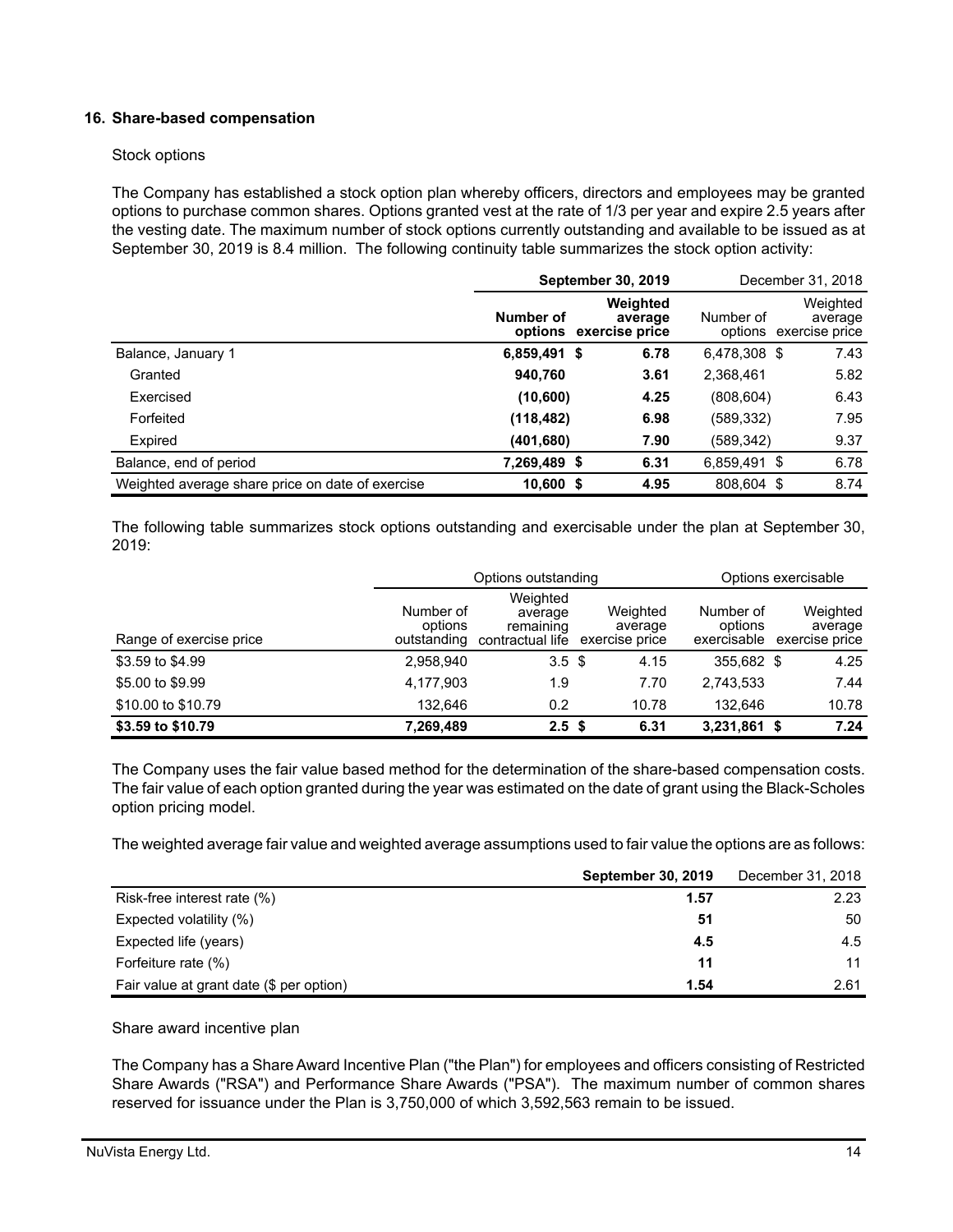## *Restricted share awards*

The Company has a RSA plan for employees and officers which entitle the employee to receive one common share for each RSA granted upon vesting. RSA grants vest within three years from the date of grant. Life to date, all RSA grants have had a two year vesting period.

The fair value of RSAs is determined based on the weighted average trading price of the five days preceding the grant date. This fair value is recognized as share-based compensation expense over the vesting period with a corresponding increase to contributed surplus. The amount of the compensation expense is reduced by an estimated forfeiture rate determined at the date of the grant and updated each period. Upon vesting of the RSAs and settlement in common shares, the previously recognized value in contributed surplus will be recorded as an increase to share capital.

The following table summarizes the change in the number of RSAs:

|                        | <b>September 30, 2019</b> December 31, 2018 |
|------------------------|---------------------------------------------|
| Balance, January 1     | 645.992<br>538.520                          |
| Settled                | (321, 182)<br>(156, 879)                    |
| Granted                | 283.810<br>275.921                          |
| Forfeited              | (62, 211)<br>(13.484)                       |
| Balance, end of period | 538,520<br>651.967                          |

#### *Performance share awards*

The Company has a PSA plan for employees and officers. Each PSA entitles the holder to be issued the number of common shares designated in the performance award, multiplied by a payout multiplier ranging from 0 to 2.0x. The payout multiplier for performance-based awards will be determined by our Board based on an assessment of the Company's achievement of predefined corporate performance measures in respect of the applicable period. PSA grants vest three years from the date of grant.

The fair value of PSAs is determined based on the weighted average trading price of the five days preceding the grant date. This fair value is recognized as share-based compensation expense over the vesting period with a corresponding increase to contributed surplus. The amount of the compensation expense is reduced by an estimated forfeiture rate determined at the date of the grant and updated each period. Upon vesting of the PSAs and settlement in common shares, the previously recognized value in contributed surplus will be recorded as an increase to share capital.

The following table summarizes the change in the number of PSAs:

|                        | <b>September 30, 2019</b> December 31, 2018 |           |
|------------------------|---------------------------------------------|-----------|
| Balance, January 1     | 279,429                                     |           |
| Settled                | (558)                                       |           |
| Granted                | 293.837                                     | 295,078   |
| Forfeited              | (5,048)                                     | (15, 649) |
| Balance, end of period | 567,660                                     | 279.429   |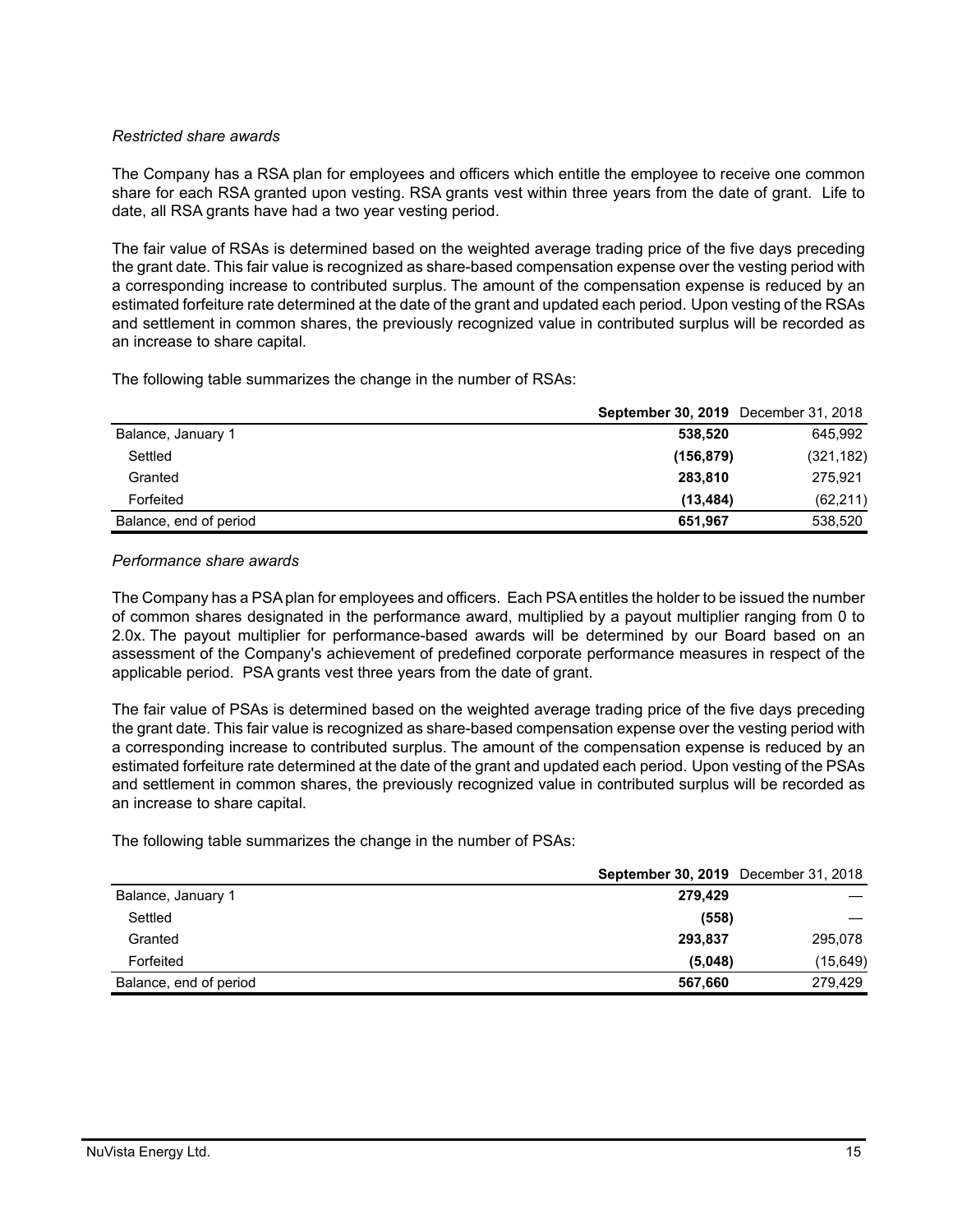#### Director deferred share units

The Company has a director deferred share unit ("DSU") incentive plan. Each DSU entitles participants to receive cash equal to the trading price of the equivalent number of shares of the Company. All DSUs granted vest and become payable upon retirement of the director.

The compensation expense was calculated using the fair value method based on the trading price of the Company's shares at the end of each reporting period. The following table summarizes the change in the number of DSUs:

|                        | <b>September 30, 2019</b> December 31, 2018 |         |
|------------------------|---------------------------------------------|---------|
| Balance, January 1     | 338.427                                     | 217.847 |
| Granted                | 120.468                                     | 120,580 |
| Forfeited              | (22, 401)                                   |         |
| Balance, end of period | 436.494                                     | 338,427 |

The following table summarizes the change in compensation liability relating to DSUs:

|                                            |            | <b>September 30, 2019</b> December 31, 2018 |       |
|--------------------------------------------|------------|---------------------------------------------|-------|
| Balance, January 1                         | $1.381$ \$ |                                             | 1.747 |
| Change in accrued compensation liabilities | (243)      |                                             | (366) |
| Balance, end of period                     | $1.138$ \$ |                                             | 1.381 |

Compensation liability resulting from DSUs granted in the nine months ended September 30, 2019, decreased due to an increase in the number of DSUs granted offset by a decrease in the closing share price used to value the liability at the end of the period, from \$4.08 at December 31, 2018 to \$2.48 at September 30, 2019.

The following table summarizes share-based compensation relating to stock options, DSUs, RSAs and PSAs:

|                                         |                        |            |                |                                                                                     |                  |            | Nine months ended September 30 |         |       |
|-----------------------------------------|------------------------|------------|----------------|-------------------------------------------------------------------------------------|------------------|------------|--------------------------------|---------|-------|
|                                         |                        |            |                | 2019                                                                                |                  |            |                                |         | 2018  |
|                                         | <b>Stock</b><br>option | <b>DSU</b> | <b>RSA PSA</b> | Total                                                                               | Stock<br>options | <b>DSU</b> |                                | RSA PSA | Total |
| Non cash share-based<br>compensation    |                        |            |                | $$2,865$ $$$ $ $1,087$ $$420$ $$4,372$ $$2,595$ $$$                                 |                  |            | $-$ \$1,255 \$128 \$3,978      |         |       |
| Cash share-based compensation           |                        | (243)      |                | (243)                                                                               |                  | 359        |                                |         | 359   |
| Total share-based compensation          |                        |            |                | $$2,865$ $$(243)$ $$1,087$ $$420$ $$4,129$ $$2,595$ $$359$ $$1,255$ $$128$ $$4,337$ |                  |            |                                |         |       |
| Capitalized share-based<br>compensation |                        |            |                | $925$ \$ - \$ 322 \$124 \$1,371 \$ 834 \$                                           |                  |            | $-$ \$ 401 \$ 39 \$1,274       |         |       |

During both the nine months ended September 30, 2019 and September 30, 2018, there were no cash settled DSUs.

#### **17. Risk management activities**

#### (a) Financial instruments

The Company's financial instruments recognized on the statement of financial position consists of cash and cash equivalents, accounts receivable and prepaid expenses, financial derivative contracts, accounts payable and accrued liabilities, accrued environmental remediation liabilities, compensation liabilities, longterm debt and senior unsecured notes. The carrying value of the long-term debt approximates its fair value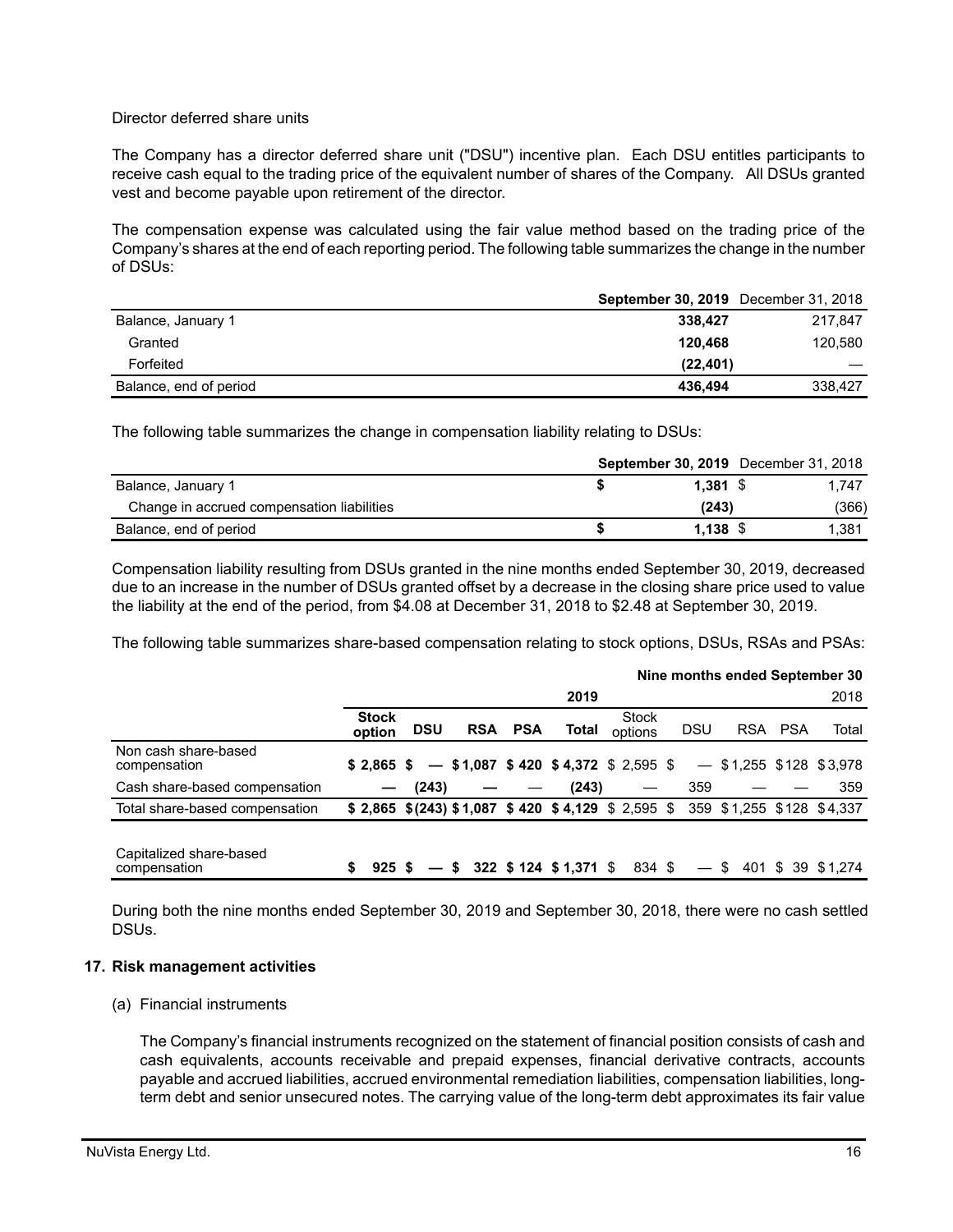as it bears interest at market rates. Except for the financial derivative contracts and compensation liabilities, which are recorded at fair value, carrying values reflect the current fair value of the Company's financial instruments due to their short-term maturities. The estimated fair values of recognized financial instruments have been determined based on quoted market prices when available, or third-party models and valuation methodologies that use observable market data.

The Company classifies fair value measurements according to the following hierarchy based on the amount of observable inputs used to value the instrument.

- Level 1 Quoted prices are available in active markets for identical assets or liabilities as of the reporting date. Active markets are those in which transactions occur in sufficient frequency and volume to provide pricing information on an ongoing basis.
- Level 2 Pricing inputs are other than quoted prices in active markets included in Level 1. Prices in Level 2 are either directly or indirectly observable as of the reporting date. Level 2 valuations are based on inputs, including quoted forward prices for commodities, time value and volatility factors, which can be substantially observed or corroborated in the marketplace.
- Level 3 Valuations in this level are those with inputs for the asset or liability that are not based on observable market data.

The Company's cash and cash equivalents are classified as Level 1 and financial derivative contracts as Level 2. The Company uses third party models and valuation methodologies to determine the fair value of financial derivative contracts. Assessment of the significance of a particular input to the fair value measurement requires judgment and may affect the placement within the fair value hierarchy level.

(b) Financial assets and financial liabilities subject to offsetting

The following is a summary of the Company's financial assets and financial liabilities that are subject to offsetting:

|                                | <b>September 30, 2019</b> |                              |      |                                          |                            |  |                              | December 31, 2018                 |  |                                   |
|--------------------------------|---------------------------|------------------------------|------|------------------------------------------|----------------------------|--|------------------------------|-----------------------------------|--|-----------------------------------|
|                                |                           | Gross<br>financial<br>assets |      | Gross<br>financial<br><b>liabilities</b> | Net<br>financial<br>assets |  | Gross<br>financial<br>assets | Gross<br>financial<br>liabilities |  | <b>Net</b><br>financial<br>assets |
| Current assets (liabilities)   |                           | $35,904$ \$                  |      | $-s$                                     | $35.904$ \$                |  | 40.486 \$                    | $-$ \$                            |  | 40.486                            |
| Long-term assets (liabilities) |                           | 3.795                        |      | (3, 168)                                 | 627                        |  | 76.763                       |                                   |  | 76.763                            |
| Net position                   |                           | 39.699                       | - \$ | $(3, 168)$ \$                            | 36,531                     |  | 117.249 \$                   |                                   |  | 117.249                           |

#### (c) Risk management contracts

The following is a reconciliation of movement in the fair value of financial derivative contracts:

|                                                     |   | <b>September 30, 2019</b> | December 31, 2018 |
|-----------------------------------------------------|---|---------------------------|-------------------|
| Fair value of contracts, beginning of year          | Ъ | 117.249 \$                | 23,854            |
| Change in the fair value of contracts in the period |   | (67, 294)                 | 55,060            |
| Fair value of contracts realized in the period      |   | (13, 424)                 | 38.335            |
| Fair value of contracts, end of period              | S | $36.531$ \$               | 117.249           |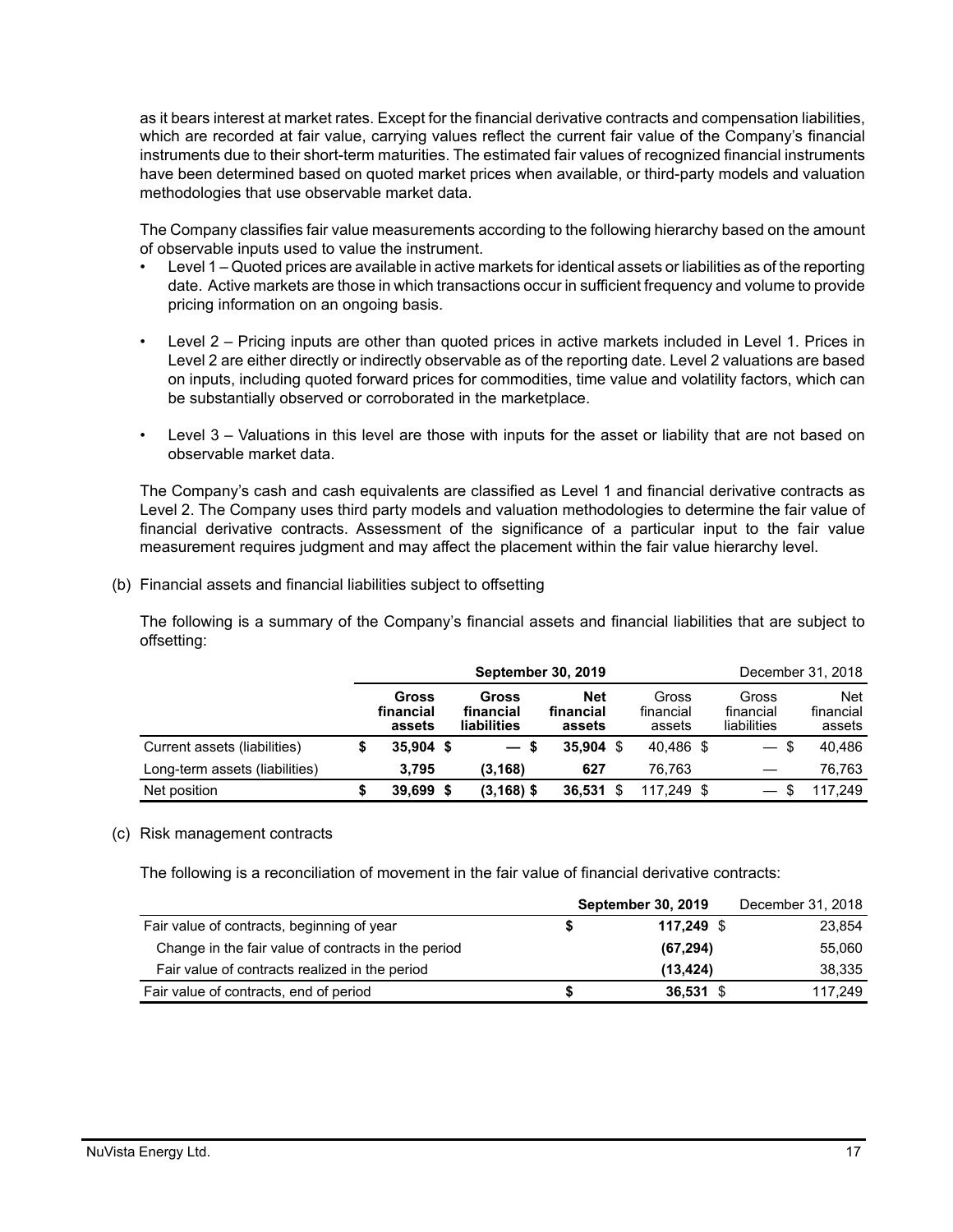The following is a summary of the financial derivatives as at September 30, 2019:

|                              | WTI fixed price swap |           |
|------------------------------|----------------------|-----------|
| Term $(1)$                   | Bbls/d               | Cdn\$/Bbl |
| 2019 remainder               | 8.597                | 76.38     |
| 2020                         | 6.099                | 76.28     |
| $(4)$ $\longrightarrow$<br>. |                      |           |

 $(1)$  Table presented as weighted average volumes and prices.

|                | C\$ WTI 3 Way Collar |           |           |           |  |
|----------------|----------------------|-----------|-----------|-----------|--|
| Term $(1)$     | Bbls/d               | Cdn\$/Bbl | Cdn\$/Bbl | Cdn\$/Bbl |  |
| 2019 remainder | 5.165                | 67.63     | 81.55     | 88.94     |  |
| 2020           | 3.449                | 66.59     | 80.51     | 87.71     |  |

(1) Table presented as weighted average volumes and prices.

|                | <b>AECO-NYMEX</b><br>basis swap |                              | <b>Chicago-NYMEX</b><br>basis swap |                              | <b>Malin-NYMEX</b><br>basis swap |                              |                | <b>AECO-Malin</b><br>basis swap |         | Dawn-NYMEX<br>basis swap     |
|----------------|---------------------------------|------------------------------|------------------------------------|------------------------------|----------------------------------|------------------------------|----------------|---------------------------------|---------|------------------------------|
| Term $(1)$     | MMbtu/d                         | <b>US\$/</b><br><b>MMbtu</b> | MMbtu/d                            | <b>US\$/</b><br><b>MMbtu</b> | MMbtu/d                          | <b>US\$/</b><br><b>MMbtu</b> | <b>MMbtu/d</b> | <b>US\$/</b><br><b>MMbtu</b>    | MMbtu/d | <b>US\$/</b><br><b>MMbtu</b> |
| 2019 remainder | 17,500                          | (0.94)                       | 13,315                             | (0.25)                       | 13,370                           | (0.42)                       | 10,000         | 0.68                            | 6,630   | (0.26)                       |
| 2020           | 47,500                          | (0.96)                       | 15,000                             | (0.25)                       | 11,667                           | (0.51)                       | 8,333          | 0.68                            | 10,000  | (0.26)                       |
| 2021           | 95.000                          | (0.98)                       | 15,000                             | (0.24)                       | 20,000                           | (0.66)                       |                |                                 | 10,000  | (0.26)                       |
| 2022           | 95,000                          | (0.97)                       | 12,493                             | (0.24)                       | 16,658                           | (0.66)                       |                |                                 | 8,329   | (0.26)                       |
| 2023           | 100,000                         | (1.01)                       |                                    |                              |                                  |                              |                |                                 |         |                              |
| 2024           | 100,000                         | (1.00)                       |                                    |                              |                                  |                              |                |                                 |         |                              |
| 2025           | 35,000                          | (1.00)                       |                                    |                              |                                  |                              |                |                                 |         |                              |

 $(1)$  Table presented as weighted average volumes and prices.

|                | AECO fixed price swap |          | NYMEX fixed price swap |            | Dawn fixed price swap |            |  |
|----------------|-----------------------|----------|------------------------|------------|-----------------------|------------|--|
| Term $(1)$     | GJ/d                  | Cdn\$/GJ | <b>MMbtu/d</b>         | US\$/MMbtu | MMbtu/d               | US\$/MMbtu |  |
| 2019 remainder | 1.685                 | 1.30     | 51.630                 | 2.72       | 3.370                 | 2.50       |  |
| 2020           |                       |          | 48.757                 | 2.67       |                       |            |  |

 $(1)$  Table presented as weighted average volumes and prices.

Subsequent to September 30, 2019 the following is a summary of financial derivatives that have been entered into:

|                                                               | C\$ WTI 3 Way Collar |           |           |                       |  |
|---------------------------------------------------------------|----------------------|-----------|-----------|-----------------------|--|
| Term $(1)$                                                    | Bbls/d               | Cdn\$/Bbl | Cdn\$/Bbl | Cdn\$/Bbl             |  |
| 2020                                                          | 600                  | 60.00     | 68.13     | 74.90                 |  |
| $(1)$ Table presented as weighted average volumes and prices. |                      |           |           |                       |  |
|                                                               |                      |           |           | Dawn fixed price swap |  |
| Term $(1)$                                                    |                      |           | MMbtu/d   | US\$/MMbtu            |  |
| 2019 remainder                                                |                      |           | 3,315     | 2.63                  |  |
| 2020                                                          |                      |           | 1,243     | 2.63                  |  |
| $143 - 1$                                                     |                      |           |           |                       |  |

 $(1)$  Table presented as weighted average volumes and prices.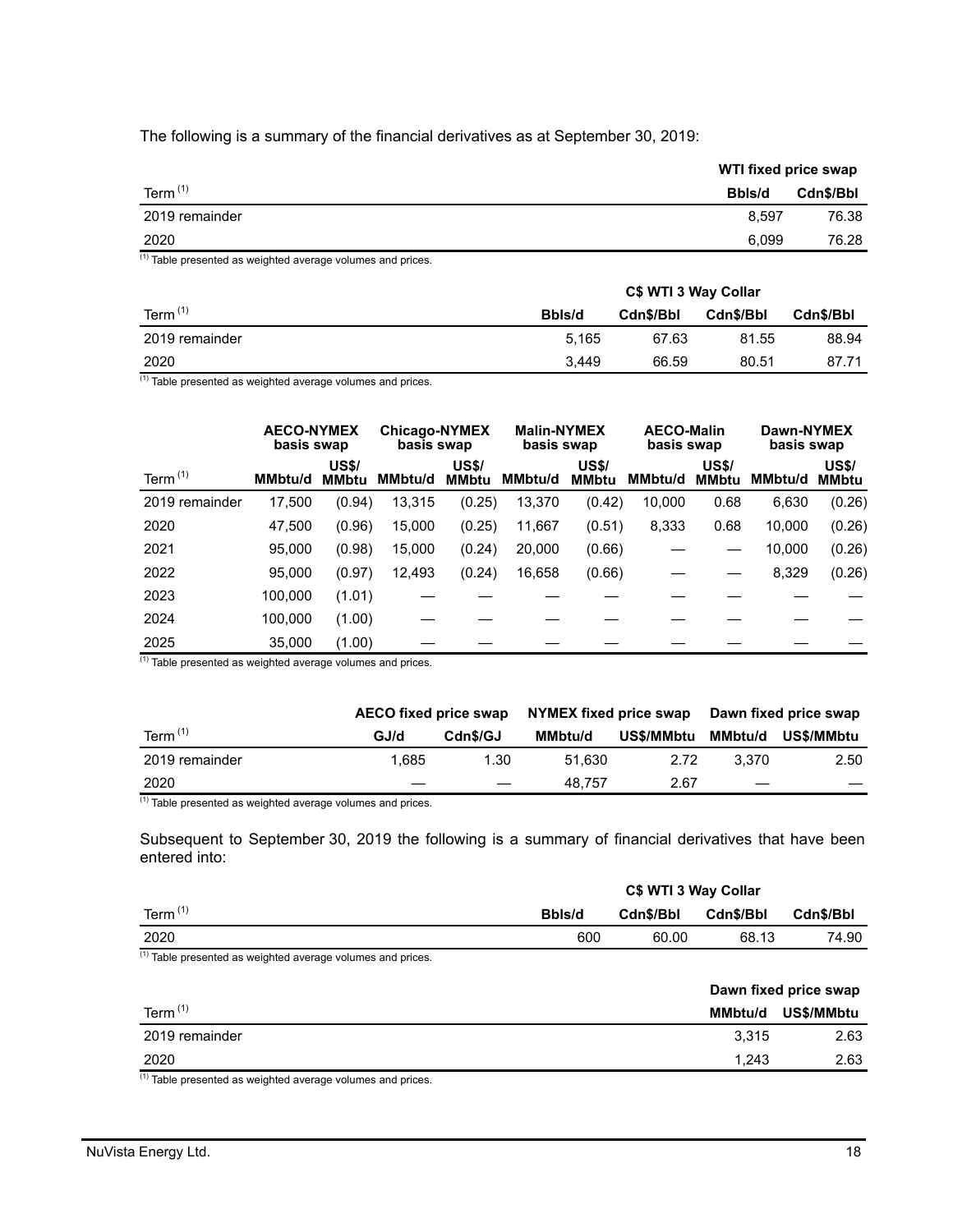## (d) Physical delivery sales contracts

The following is a summary of the physical delivery sales contracts as at September 30, 2019:

|                | Dawn fixed price swap |            |         | <b>Dawn-NYMEX Basis</b> |
|----------------|-----------------------|------------|---------|-------------------------|
| Term $(1)$     | MMbtu/d               | US\$/MMbtu | MMbtu/d | US\$/MMbtu              |
| 2019 remainder | 3.370                 | 2.50       | 6.630   | (0.26)                  |
| 2020           |                       |            | 10.000  | (0.26)                  |
| 2021           |                       |            | 10.000  | (0.26)                  |
| 2022           |                       |            | 8.329   | (0.26)                  |

 $(1)$  Table presented as weighted average volumes and prices.

|                |        | <b>AECO fixed price swap</b> |  |  |
|----------------|--------|------------------------------|--|--|
| Term $(1)$     | GJ/d   | Cdn\$/GJ                     |  |  |
| 2019 remainder | 66,413 | 1.77                         |  |  |
| 2020Q1         | 10,000 | 1.60                         |  |  |
| 2020Q2         | 75,000 | 1.40                         |  |  |
| 2020Q3         | 75,000 | 1.40                         |  |  |
| 2020Q4         | 25,272 | 1.40                         |  |  |

 $(1)$  Table presented as weighted average volumes and prices.

Subsequent to September 30, 2019 the following is a summary of the physical delivery sales contracts that have been entered into:

|                | <b>AECO fixed price swap</b> |          | Dawn fixed price swap |            |  |
|----------------|------------------------------|----------|-----------------------|------------|--|
| Term $(1)$     | GJ/d                         | Cdn\$/GJ | <b>MMbtu/d</b>        | US\$/MMbtu |  |
| 2019 remainder | 6.739                        | 2.15     | 3.315                 | 2.62       |  |
| 2020           |                              |          | 1.243                 | 2.62       |  |

 $(1)$  Table presented as weighted average volumes and prices.

## **18. Financing costs**

|                                           | Three months ended September 30 Nine months ended September 30 |  |            |  |           |  |        |
|-------------------------------------------|----------------------------------------------------------------|--|------------|--|-----------|--|--------|
|                                           | 2019                                                           |  | 2018       |  | 2019      |  | 2018   |
| Interest expense                          | $7,563$ \$                                                     |  | $5,257$ \$ |  | 21,773 \$ |  | 21,932 |
| Lease interest expense                    | 905                                                            |  |            |  | 1.049     |  |        |
| Accretion of asset retirement obligations | 519                                                            |  | 439        |  | 1.458     |  | 1,236  |
| Total financing costs                     | 8,987 \$                                                       |  | $5,696$ \$ |  | 24,280 \$ |  | 23,168 |